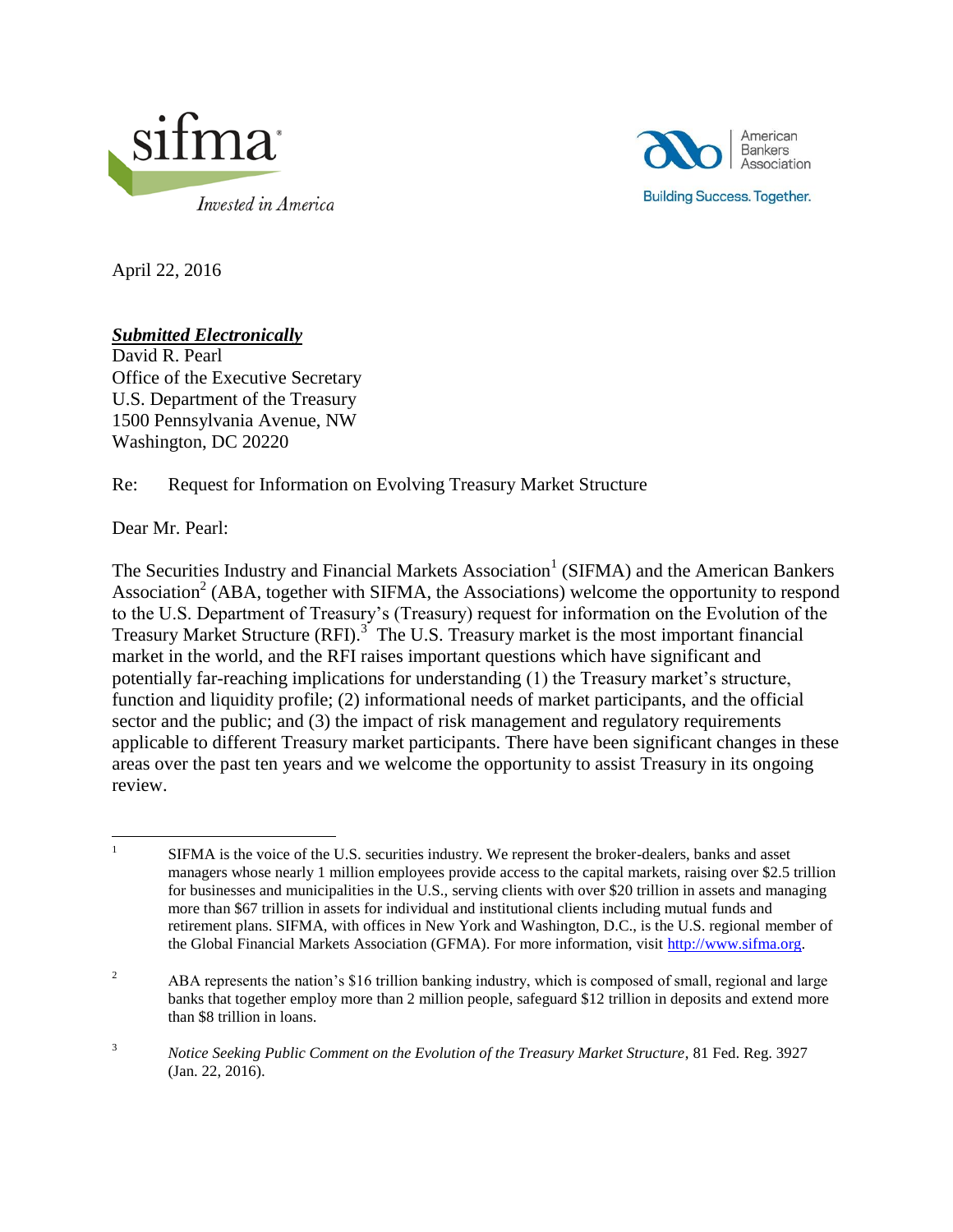### *I. Executive Summary*

The U.S. Treasury market facilitates U.S. monetary policy through a uniquely robust and active secondary market and a principal-driven auction process that has significant implications for the U.S. Dollar status as global reserve currency. Additionally, as a benchmark asset that carries the expectation that it can be readily converted to cash, the Treasury market underpins the safety and soundness framework of U.S. financial markets. It also serves as a global benchmark for risk pricing and hedging. We agree with the RFI that developments that could lead to disruptions to the proper and healthy functioning of the secondary market and negative impacts on the Treasury market auction process must be avoided. At the same time, and as Treasury no doubt appreciates, any proposed regulatory action with respect to the structure and operations of this market must be considered and undertaken with great care and caution, and must be based on clearly identified policy objectives that aim to preserve the robust and diverse features of the market.

We believe that Treasury's and our collective goal in this effort should be to maintain the liquidity and maximize the resiliency of the U.S. Treasury market while ensuring efficiency, orderly operation and fairness. This requires regulators and market participants to (1) identify the optimal scope, detail and flow of market data to be provided to the official sector in a way that is manageable by the industry; (2) work together to preserve and promote the diversity of market participants and liquidity providers; and (3) weigh the potential benefits and fairness of any regulatory or risk management reform against the likely costs of such reform to market participants and market operations.

As discussed more fully in this letter, our recommendations include the following to help achieve these goals:

- Enhance official sector reporting, to allow for more timely, comprehensive, and regular assessments of changes to market dynamics and analysis of historical trends and market participant behavior, particularly in the context of stress events or external shocks.
- Preserve and promote the diversity of market participants by refraining from pursuing public disclosure mandates of positions or transactions in the absence of clear, compelling, demonstrable benefits to overall liquidity from such disclosure.
- Assess aspects of regulations and risk management, monitoring and trading practices that may be disproportionately affecting some market participants or products in a manner that is detrimental to the efficient and effective functioning of the market, with a view towards establishing an activity-level approach to market regulation such that the same types of market conduct are similarly regulated.
- Evaluate the potential merits of mandatory centralized cash Treasury and repo clearing, assessing whether it can be appropriately structured to improve liquidity in a cost effective and risk-sensitive way that, with respect to cash Treasuries, addresses potentially significant systemic risk implications.
- Assess the coherence of capital and liquidity-related regulations with regard to their impact on liquidity for the U.S. Treasury market to ensure that regulations are appropriately calibrated and harmonized to promote the goal of safety and soundness while at the same time minimizing any negative impact on Treasury market liquidity.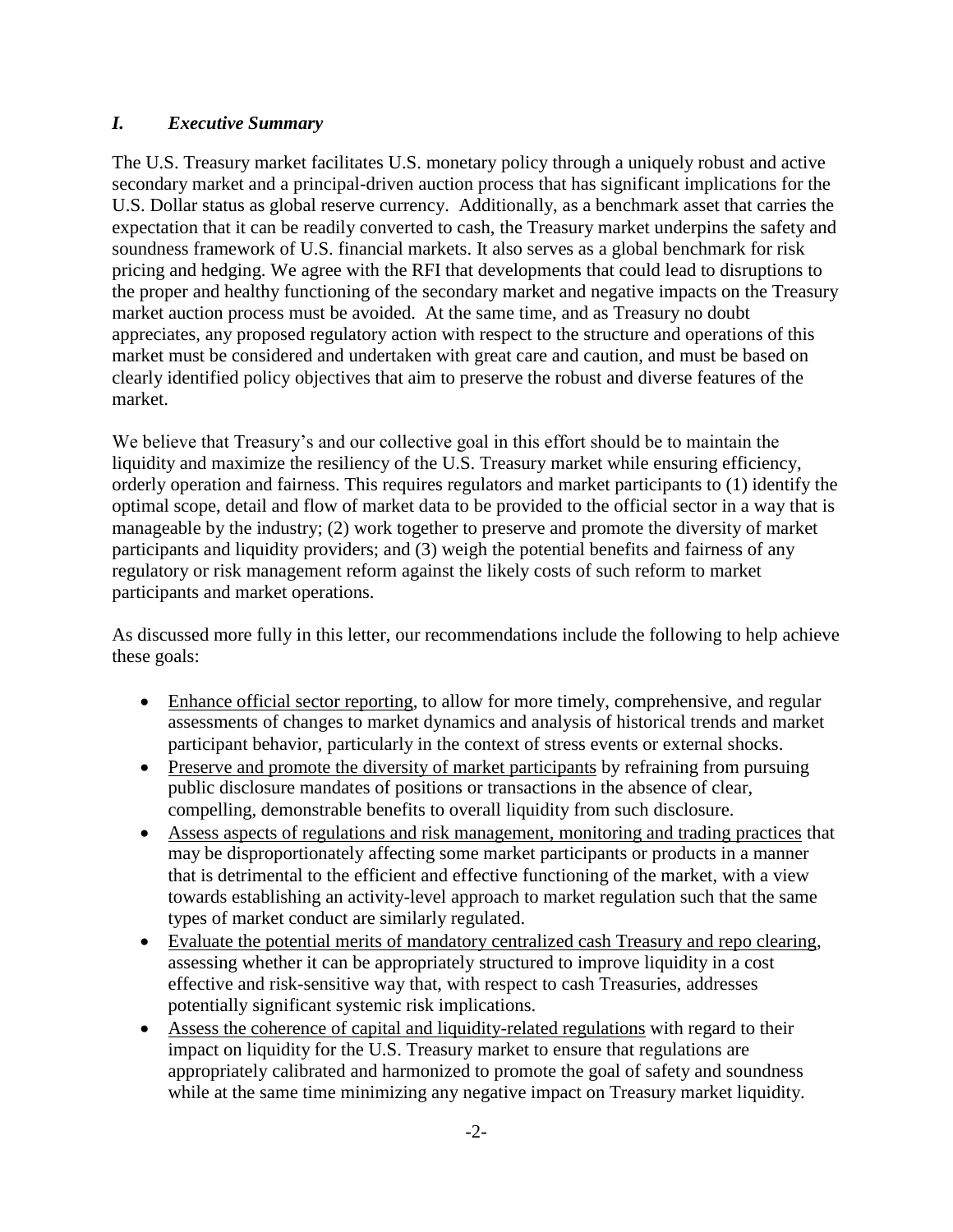In offering these and other recommendations, we emphasize that while the issues raised by the RFI reflect real and significant changes in market structure and practices that deserve a fresh and critical look, we believe that the U.S. Treasury market is not, in any sense, fundamentally flawed. However, we also believe that the events of October 15, 2014, when U.S. Treasury cash and futures markets briefly experienced unusual volatility consisting of sharp rises and then subsequent drops in prices, amidst record trading volumes, may be an indication, albeit a troubling one, that the aggregate impact of a series of changes in market structure are causing the market's overall liquidity profile to fundamentally change.

This submission provides comments on each of the four areas identified in the RFI. Specifically, **Section II** of this letter provides a brief overview of the U.S. Treasury market, our view of its liquidity profile and how that liquidity has changed. This section establishes the critical role of primary dealers in the Treasury auction process and for providing liquidity, and the importance of diversity of market participants and products in the Treasury market. It also emphasizes the need to observe and contextualize multiple metrics for a comprehensive understanding of the market's liquidity profile, and how that profile has changed and continues to change notwithstanding market participants' relatively static expectations that Treasury securities can always be liquidated at or near fundamental value.

**Section III** addresses official sector reporting. We support increasing official sector access to U.S. Treasury market data to build a more comprehensive understanding of the U.S. Treasury market and to afford market regulators augmented oversight. We urge Treasury to invite further discussion from participants from all segments of the market to determine the best methods for establishing an enhanced public sector reporting scheme, while leveraging certain existing infrastructure and data that can give the official sector the perspective it needs with the least possible burden on the market.

**Section IV** addresses the significant challenges raised by the prospect of mandatory public reporting and questions whether a real benefit could flow from such a requirement, particularly given the breadth of the information that is already available to market participants. It further details the basis for our belief that compelling any pre- and/or post-trade reporting to the public that departs from data already publicly accessible under current market practice would have significant identifiable and predictable negative impacts on both buy-side and sell-side secondary market participation. In the same way, public dissemination also impedes the ability of primary dealers and other significant market participants to hedge their positions at all stages of market activity (*i.e.*, when-issued, during auctions and their aftermath, and in the secondary market). Together, the impacts of public reporting pose actual threats to liquidity, which we believe would outweigh any potential (as yet unidentified) benefits.

Finally, *Section V* addresses regulation and risk management and possible approaches to improving these aspects of the Treasury market. Shifts in market structure, participation and the market's liquidity profile, as well as the growth of high frequency trading,  $\frac{4}{3}$  have illuminated new

 $\frac{1}{4}$ 

*See generally* Promontory Financial Group, *Emerging Issues in the Functioning of the U.S. Treasury Market* (April 2016) (Promontory White Paper).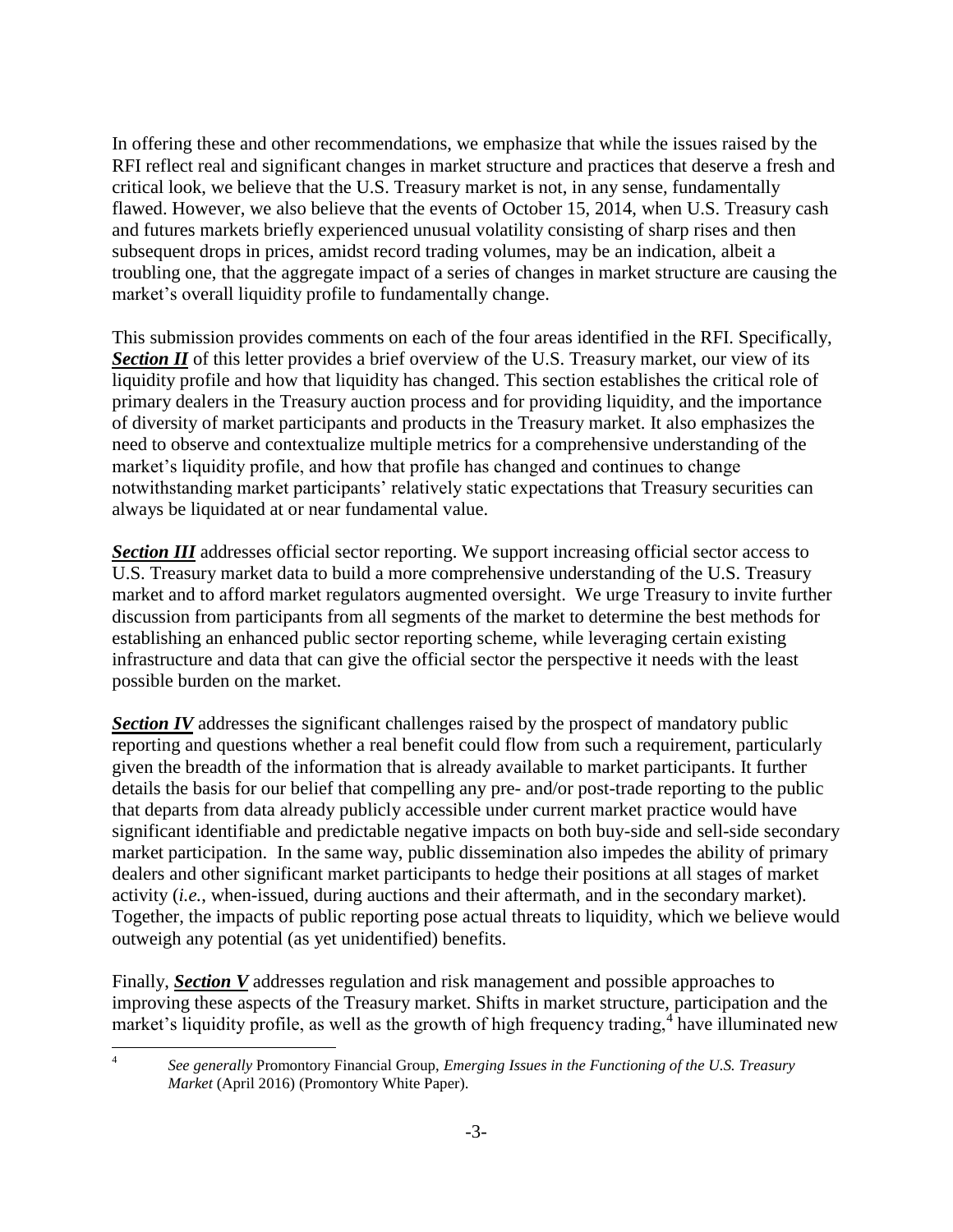risks and imbalances in market operations that could be addressed with minimal market disruption. Recommendations include reassessing the scope of applicable mandatory risk mitigation practices and establishing a risk-sensitive activity-level approach to market regulation. Additionally, we suggest that Treasury consider and evaluate whether mandatory centralized clearing of cash Treasury transactions and repos could produce meaningful risk-mitigating outcomes, both for firms individually and from a systemic risk perspective. While there are a range of potential benefits and costs that could be implicated by moving to the required use of central counterparty clearing platforms (CCPs), the key suggestion of this letter is to highlight this as an issue that should be the subject of deliberate further study. For example, this letter will propose that a further assessment of, among other things, the increasing concentration of intraday settlement risk within inter dealer platforms or brokers (IDBs) through their facilitation of bilateral settlements between non-CCP member market participants is merited given the critical role the IDBs play in the market, and whether central clearing could potentially become a new mechanism for enhanced official sector reporting. We also focus on the potential costs of central clearing (including the allocation of shared costs related to CCP loss mutualization), all of which requires extensive further study. Finally, we support a broad assessment of the regulatory landscape affecting banks to determine if capital and liquidity requirements which address the same risk multiple times may be having the unintended consequence of contracting liquidity in the U.S. Treasury markets.

The Appendix to this letter maps the discussion below to the specific questions presented in the RFI, as applicable.

## *II. Further Study of the Evolution of the U.S. Treasury Market and the Implications for Market Structure and Liquidity*

## *(a) Preliminary considerations for examining the U.S. Treasury market*

The U.S. Treasury market is the most important global benchmark for pricing and hedging spread asset classes and is a key transmission mechanism for U.S. monetary policy. Additionally, the U.S. Treasury market fundamentally underpins the new prudential regulatory framework for liquidity of U.S. and many other global financial institutions. It is a multi-faceted and complex market, consisting of a variety of products, with an ever-increasing number and variety of trading platforms and market participants.

Treasury's ability to borrow to finance the U.S. federal government's debt is built around a truly unique, principal-based market structure, one that is not easily (or appropriately) comparable with more traditional agency (*e.g.*, equities) markets. The fundamental starting point of this market rests in the Treasury auction process.<sup>5</sup>

5

*See* New York Fed, *Treasury Auctions*, *available at* [www.newyorkfed.org/aboutthefed/fedpoint/fed41.](http://www.newyorkfed.org/aboutthefed/fedpoint/fed41.%20html)  [html.](http://www.newyorkfed.org/aboutthefed/fedpoint/fed41.%20html)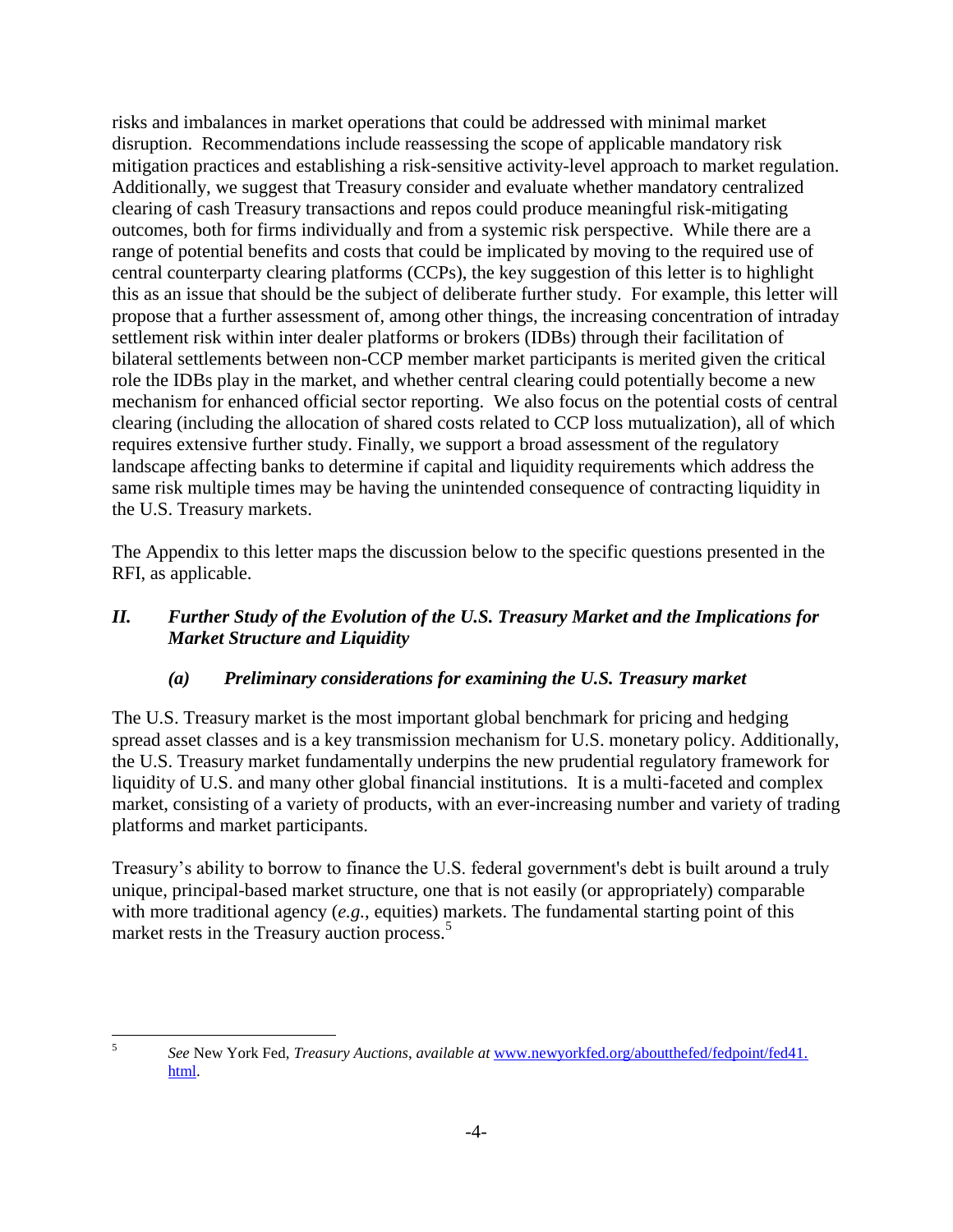Treasury has structured the auction process to minimize government costs by promoting broad, competitive bidding.<sup>6</sup> Primary dealers—banks and broker-dealers that have been approved to trade in U.S. Treasuries with the Federal Reserve Bank of New York (New York Fed)—have traditionally constituted the largest group of buyers in such auctions (bidding on behalf of their own accounts or on behalf of identified customers). Other direct auction bidders include investment funds, pensions and retirement funds, insurance companies, foreign accounts and others. Primary dealers are, however, the only market participants who are obligated to participate in all auctions of U.S. government debt, with all bids to be made (at a minimum), for an amount of securities representing their pro rata share of the offered amount. The New York Fed further expects primary dealers to act as "responsible counterparties and market participants in their overall conduct and support of market efficiency and liquidity."<sup>7</sup> The obligation to support market liquidity extends not only to on-the-run securities, but also to a host of less liquid off-the-run securities.

In meeting those obligations set forth by the New York Fed, and in attempting to satisfy market and client demands, primary dealers are frequently required to commit capital in significant size. As highlighted elsewhere in this letter, principal trading activity in the "when-issued" market, during auctions, in the aftermarket of auctions, and in the secondary market (including with respect to off–the-run securities) correspondingly requires these dealers to hedge their positions with other treasury products (both in the specific security and other related securities) on a confidential basis. The ability of primary dealers to do so is critical to the overall functioning of the U.S. Treasury market and to helping maintain appropriate levels of liquidity in this market.

Similarly, internalization<sup>8</sup> by dealers is an important feature of the Treasury market which provides for efficient risk transfer and duration hedging using on-the-run treasuries. It is also important for those parts of the market where there is concentrated risk, *i.e.*, where investors hold specific off-the-run issuances in size. Such investors are sensitive to market flows given the price impact that large transactions could have in the interdealer market. Internalization gives these investors access to the liquidity they require to transact in size, without undue price impact. It also provides for tighter bid-offer pricing through efficient use of hedging for on-the-run and offthe-run treasuries, and allows dealers to price improve for customers when they are risk reducing (as opposed to crossing the bid-offer spread in IDBs). From a dealer's perspective, the matching of customer order flow reduces the need for inventory to be held and hence is efficient from a balance sheet and risk management perspective. This is one tool that increases a dealer's capacity to undertake market-making activity, providing depth and liquidity to the market, which

 6 *See* New York Fed, *The Treasury Auction Process: Objectives, Structure, and Recent Adaptations*, Current Issues in Economics and Finance (Feb. 2005), *available at* [www.newyorkfed.org/medialibrary/](http://www.newyorkfed.org/medialibrary/%20media/research/current_issues/ci11-2.pdf)  [media/research/current\\_issues/ci11-2.pdf.](http://www.newyorkfed.org/medialibrary/%20media/research/current_issues/ci11-2.pdf)

<sup>7</sup> *See* New York Fed, *Operating Policy: Administration of Relationships with Primary Dealers* (Mar. 24, 2016), *available at* [www.newyorkfed.org/markets/pridealers\\_policies.html.](http://www.newyorkfed.org/markets/pridealers_policies.html)

<sup>8</sup> Internalization is defined in the RFI as "… a broker filling a customer order either from the firm's own inventory or by matching the order with other customer order flow, instead of routing the order to an interdealer market for execution."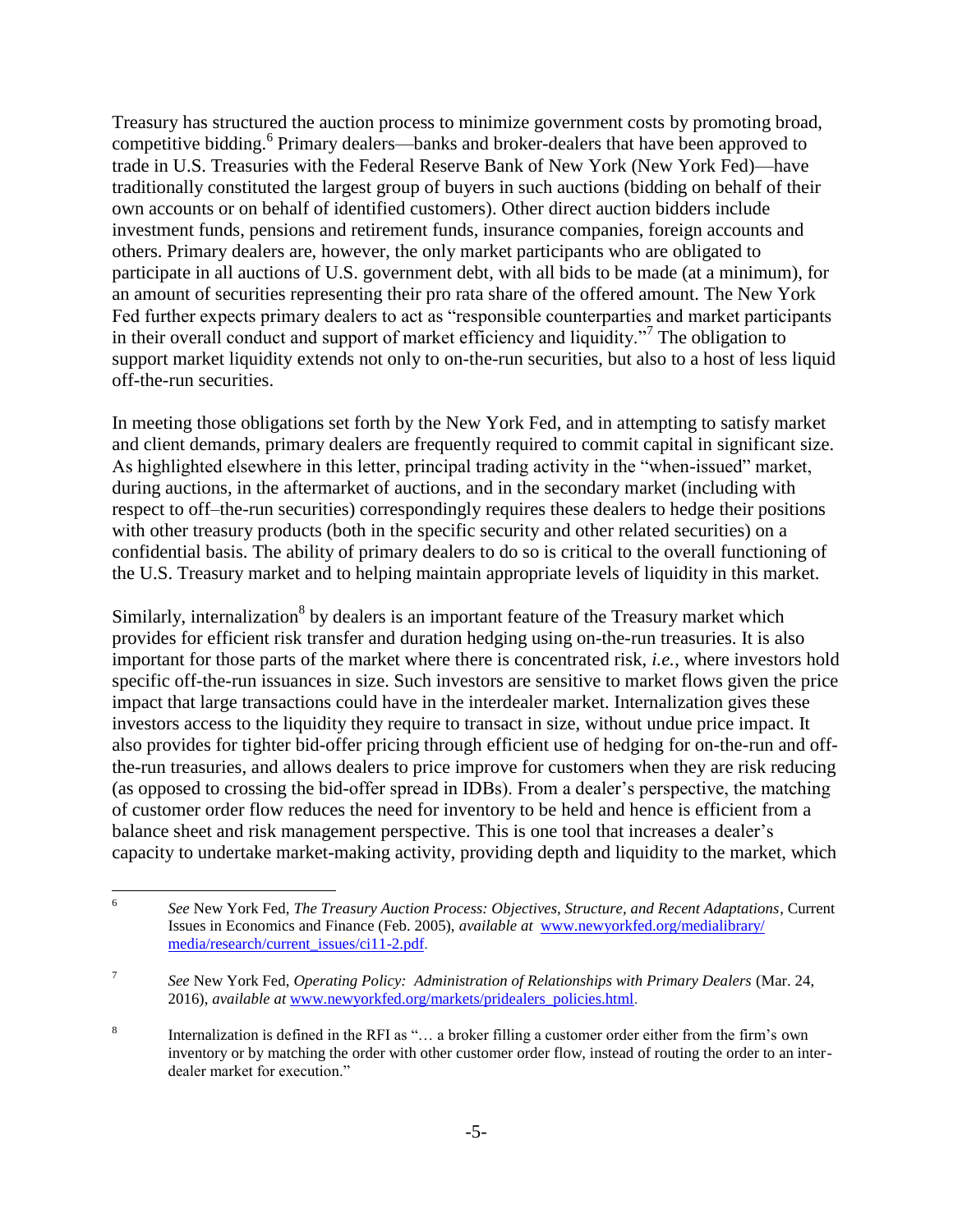is important in the face of the regulatory and other market changes discussed herein that have put pressure on the market making function.

Other market participants are not similarly bound by the market-making obligations that put primary dealers in a position of providing both buy and sell quotes on a more-or-less continuous basis. Corporate hedgers and hedge funds, for example, seek to hedge specific business risks but do not serve clients as in a typical broker-dealer business model, and are generally liquidity takers, rather than liquidity providers. Principal trading firms (PTFs) similarly do not serve clients, but play a more pronounced role in providing liquidity, trading for their own accounts and in volume to maximize profit on all trades, for which very limited capital is committed. Asset managers, by contrast, serve investors and clients as fiduciaries, on a low-leverage, longterm investment basis, and while they have the capacity to provide liquidity, their primary obligation is to serve their clients and investors, making them predominantly liquidity takers.<sup>9</sup> At the same time, each of these non-primary dealer market participants contribute in unique and important ways to the liquidity profile of the U.S. Treasury market.<sup>10</sup>

The characteristics of the market also vary significantly across product segments, particularly with respect to the on-the-run and off-the-run segments, with the on-the-runs trading much more frequently<sup>11</sup> and electronically (*i.e.*, typically on *many-to-many* platforms in both the cash and futures markets). Significant differences among market participants may also be seen in their business models, functions, trading practices and strategies. Some factors and forces that have been reshaping the Treasury market have enhanced liquidity and stability, and others have had more negative effects. In addition, the suggestion by some that cash Treasuries trading activity may be shifting toward the futures market, or other markets, increases the importance of understanding the reasons for these changes, and how an appropriate regulatory response could enhance market operations while facilitating greater liquidity.

Given these multi-directional changes, and the systemic questions raised by the Joint Staff Report<sup>12</sup> about the causes of the October 15, 2014 event, it is appropriate that our starting point should be to try to define what market liquidity really means in this market.

<sup>-&</sup>lt;br>9 PricewaterhouseCoopers LLP, *Global Financial Markets Liquidity Study* (Aug. 2015) (GFMA Study) at 22, *available at* [https://www.pwc.se/sv/financial-services/assets/global-financial-markets-liquidity](https://www.pwc.se/sv/financial-services/assets/global-financial-markets-liquidity-study.pdf)[study.pdf;](https://www.pwc.se/sv/financial-services/assets/global-financial-markets-liquidity-study.pdf) Joint Staff Report, Appendix A.

<sup>10</sup> *See generally* Promontory White Paper.

<sup>&</sup>lt;sup>11</sup> *See generally Promontory White Paper.* 

<sup>&</sup>lt;sup>12</sup> Treasury, Board of Governors of the Federal Reserve System (Federal Reserve), New York Fed, U.S. Securities and Exchange Commission (SEC), Commodity Futures Trading Commission (CFTC), *Joint Staff Report: The U.S. Treasury Market on October 15, 2014* (July 13, 2015) (Joint Staff Report), *available at*  [http://www.treasury.gov/press-center/press-releases/Documents/Joint\\_Staff\\_Report\\_Treasury\\_10-15-](http://www.treasury.gov/press-center/press-releases/Documents/Joint_Staff_Report_Treasury_10-15-2015.pdf) [2015.pdf.](http://www.treasury.gov/press-center/press-releases/Documents/Joint_Staff_Report_Treasury_10-15-2015.pdf)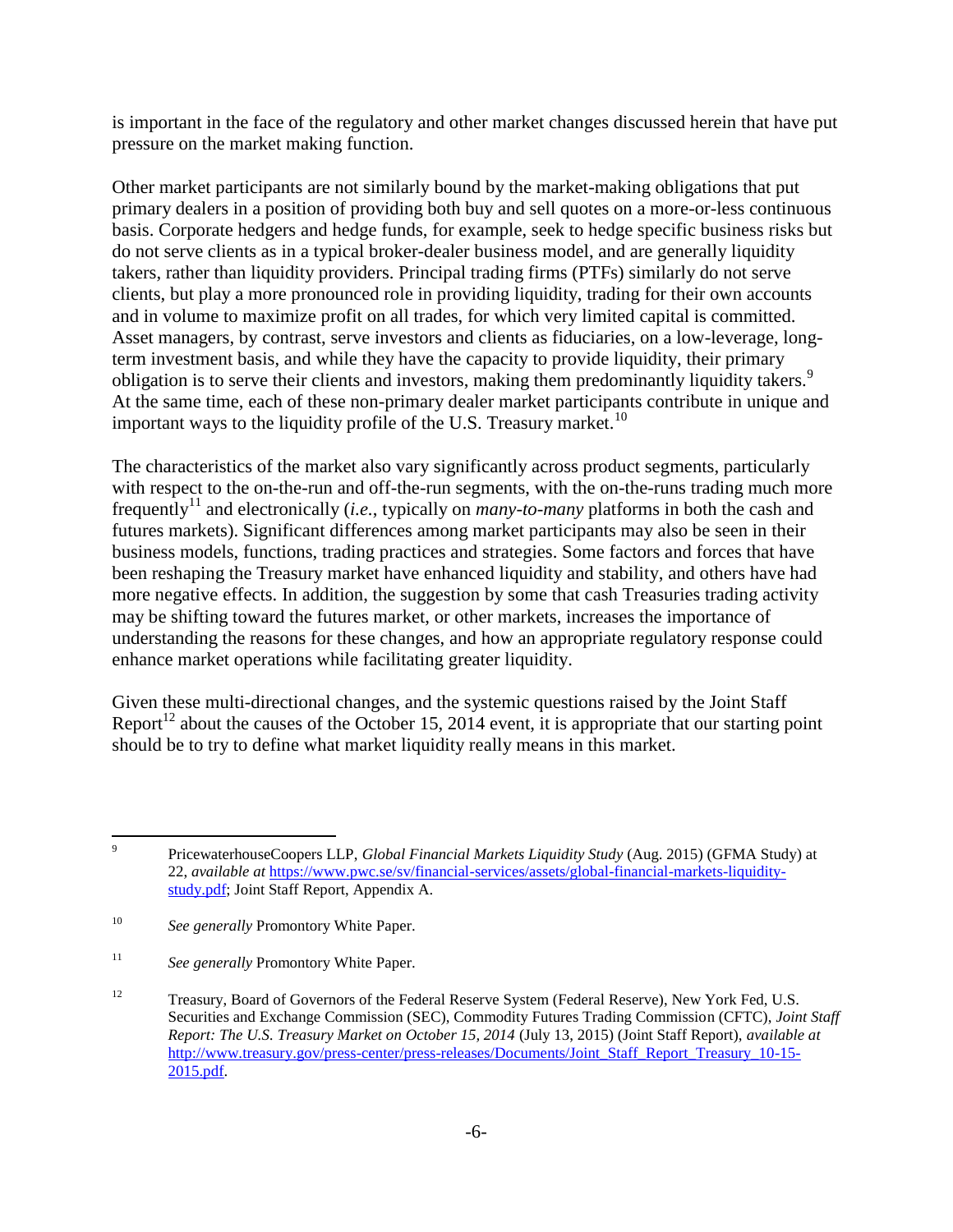#### *(b) How do we define market liquidity?*

A liquid market is one where participants have the ability to readily trade at a predictable price and in a desired size without materially moving the market. While, by this definition, the U.S. Treasury market remains the most deeply liquid and well-functioning market in the world, the aggregate impact of changes in market structure, participation, and the regulatory landscape over the last several years has fundamentally changed the nature of liquidity in the Treasury market. A broad appreciation of these changes is required in order to effectively monitor the market's liquidity, efficiency and fairness today. To fully observe and understand historical and ongoing changes in liquidity, we suggest that multiple metrics are needed, contextualized by market segment and, in some instances, participant type.

These metrics most commonly allow for the measurement of immediacy (speed of order execution), tightness of bid/ask spreads (low transaction costs), depth (abundant orders above and below the current price), breadth (numerous and large orders), and resiliency (new orders flowing in quickly to correct order imbalances). No single metric fully captures all of these dimensions and so an evaluation of a number of metrics is necessary to determine and comprehensively evaluate how liquidity is changing over time and how those changes may impact different market segments and participants.

## *(c) What factors are driving changes to the Treasury market's liquidity profile?*

Many factors and forces have been reshaping the U.S. Treasury market over the past decade. The market has tripled in size, to \$12.8 trillion<sup>13</sup>, and now represents approximately 30% of the fixed income market. Average bid/offer spreads, after doubling during the financial crisis in late 2008, have returned to historical norms.<sup>14</sup> Diversity of market participants has increased and helped generate new sources of liquidity (*e.g.*, PTFs), and in some respects, the market appears as liquid as ever. But beneath the surface, the Treasury market's liquidity profile is more complex. Market depth has become less resilient in recent years, and has the propensity to diminish more rapidly during times of stress. While measures such as declining trading volumes, which could reflect low interest rates and uncertainty about monetary policy as the market reassesses the timing and pace of Federal Reserve normalization, combined with reduced market turnover, have exhibited more shifting dynamics in the past few years,  $15$  declines in dealer participation and liquidity, as measured by market depth, may point to a more problematic overall liquidity profile, reflecting more fundamental structural and operational changes.

Analysis of these developments has been well documented,  $^{16}$  and we will briefly highlight the factors we see as most significant. As noted, these factors are complex and varied, and we

 $13$ <sup>13</sup> *Id.*

<sup>14</sup> J.P. Morgan, *U.S. Treasury Market Structure and Liquidity: The Changing Dynamics of Liquid Market*s, (April 2, 2015) (JPM White Paper) at 2-3.

<sup>15</sup> *Id*.

<sup>16</sup> *See generally* GFMA Study; Promontory White Paper.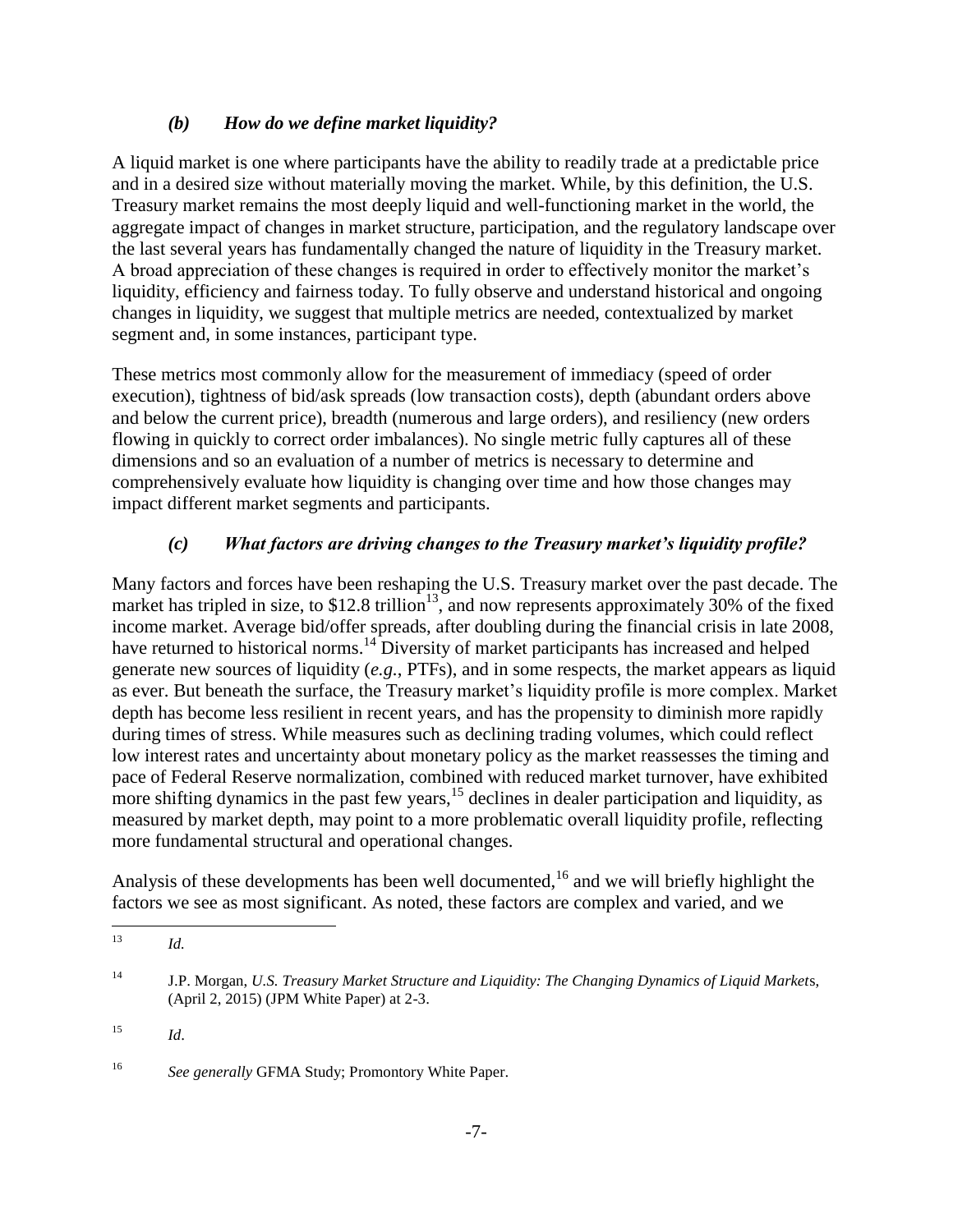emphasize the importance of contextualizing these factors for understanding changes to the overall liquidity profile.

Monetary Policy. U.S. monetary policy, and global monetary conditions more generally, have profoundly impacted liquidity dynamics in the U.S. In particular, the Federal Government's policy of Quantitative Easing (QE) has boosted demand for Treasury securities and lifted asset prices, improving liquidity and, according to some, lowering associated risks.<sup>17</sup> On the other hand, large scale purchases of government bonds by the Federal Reserve under QE programs has likely reduced the overall volume of Treasuries available for trading.<sup>18</sup> Outstanding Treasury debt has also substantially increased,<sup>19</sup> while buyers of size  $(e.g.,$  foreign central banks) have grown significantly, both outright and when viewed as a percentage of all holders.<sup>20</sup> These factors are not risk free, and we note that a "normalization" of monetary policy, were it to occur, involves a risk of an analogous but reverse level of impact on markets.

Market Structure. New technologies, regulatory developments, and changing strategies, demands and expectations among participants have significantly reshaped Treasury market structure over the past decade. These changes have led to the growing role of electronic trading venues and a surge in the prominence of exchange traded funds, index and passive funds, algorithmic trading and active money managers. Electronification has also significantly increased the speed of trading and the ease of matching buyers and sellers, creating new incentives for market participants to shift trading strategies, and for new participants to enter the market. PTFs for example, many of which rely in large part on high frequency algorithmic trading strategies, now account for a substantial volume of all trading and the majority of all on-the-run treasuries.<sup>21</sup> The rapid growth of PTFs (in number of firms and market share) has paralleled these technology developments and has created a valuable source of new and growing liquidity.

With these changes in market structure has also emerged a class of market participants who largely remain outside of the current regulatory framework, and whose business models are fundamentally different than those of traditional, principal-based participants that used to be responsible for the majority of the volume in the market. The result can be higher volumes and lower trade sizes.<sup>22</sup> However, while these participants are responsible for increases in volumes, this does not mean that such participants are establishing and holding positions or willing to meaningfully provide liquidity during stress events. These factors tend to exacerbate volatility in rapidly changing markets, even absent fundamental catalysts.

- <sup>18</sup> *See generally* Promontory White Paper.
- <sup>19</sup> *See generally* Promontory White Paper.
- <sup>20</sup> Joint Staff Report at 41.
- <sup>21</sup> *Id.* at 6.
- <sup>22</sup> Joint Staff Report, Appendix A.

 $17\,$ GFMA Study at 31.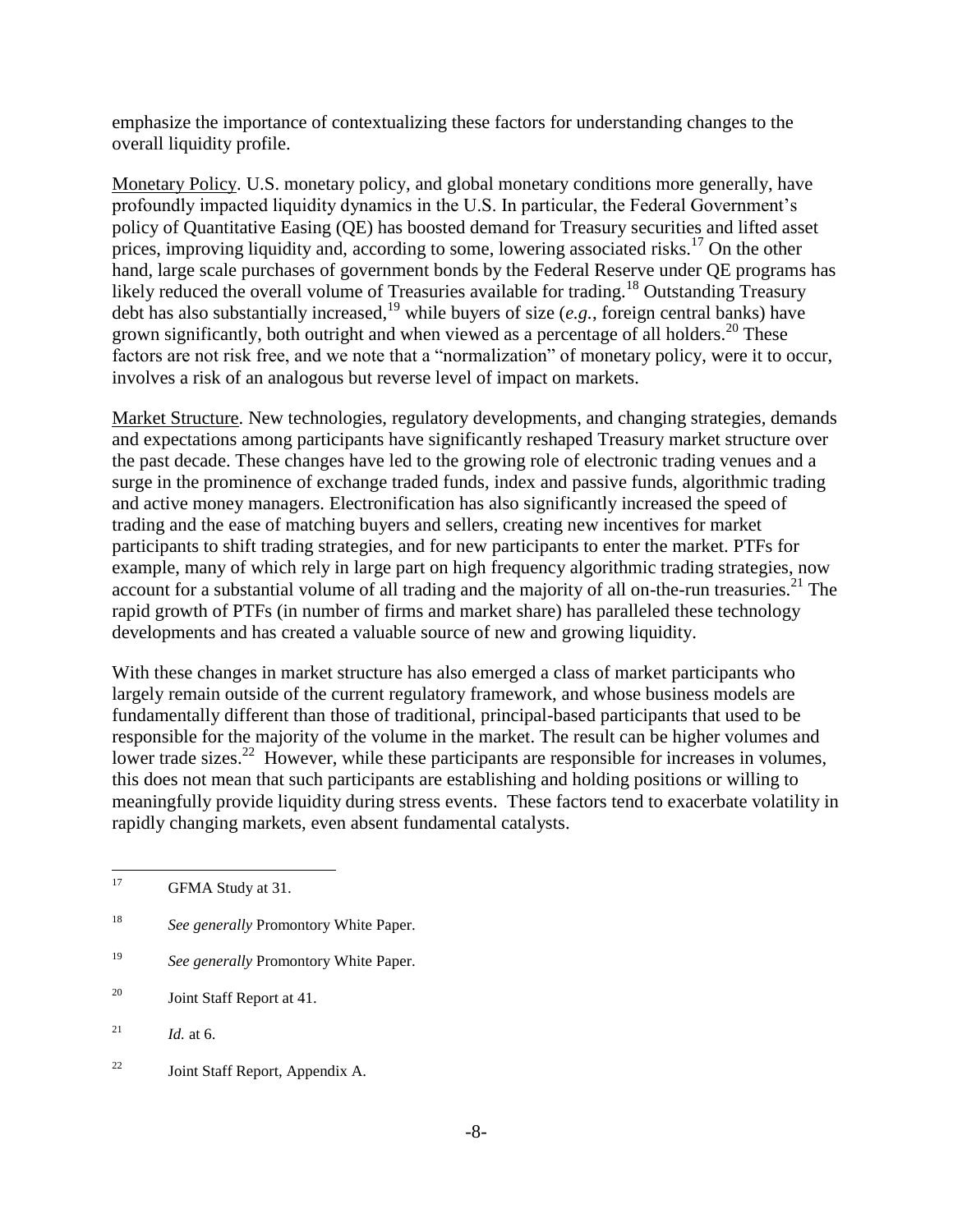With the increased presence of these PTFs and greater availability of electronic trading technology, inter-dealer markets have adapted and now "resembl[e] . . . other highly liquid markets, including equities and foreign exchange markets, where PTFs and dealers transact in automated fashion" in large sizes and at high speed.<sup>23</sup> Of some concern as a result of these changes is an increase in clearing and settlement being facilitated by IDBs outside of regulated CCP platforms, *i.e.*, the Government Securities Division (GSD) of the Fixed Income Clearing Corporation (FICC), and therefore not subject to the same level of risk mitigation standards (*e.g.*, margin collection, clearing fund balance requirements, pre-defined loss sharing agreements) as regulated CCP platforms.<sup>24</sup> Much of this activity is driven, in particular, by PTFs who are not clearing at FICC or through a FICC member, and who trade in very large volumes through the IDB platforms. This shift increases risks when intermediating and managing intraday settlement.

Regulatory changes. Prudential regulatory reform has attracted particular scrutiny in recent writings and analysis, which note a gradual and systematic de-leveraging by bank affiliated primary dealers to comply with prudential regulations.<sup>25</sup> The Liquidity Coverage Ratio requires banks to hold an adequate amount of unencumbered high quality liquid assets (HQLA) that can be converted easily and immediately into cash.<sup>26</sup> Increased capital charges for low risk, low yielding assets held for LCR purposes as well as in trading inventories are compelling banks to reexamine and reduce their traditional role as liquidity providers and raising the threshold under which they can confidently step in and remain in the market to support it during times of stress, a development that is "potentially introducing new and unforeseen risks to our markets and economy."<sup>27</sup> PTFs, among other types of market participants, on the other hand, are appearing to fill a certain amount of the void resulting from a decreased ability or willingness of primary dealers to provide various aspects of liquidity as readily as before.

The scope and breadth of the changes described above have not been fully understood or appreciated, as the Joint Staff Report makes clear. Yet, some consensus has formed that shifts in liquidity provision suggest a confluence of both positive and negative developments that has fundamentally altered the Treasury market's liquidity profile, which may appear more robust during normal activity but may prove to be weaker during periods of stress. The results of Treasury's present review will be critical to building a comprehensive and informed understanding of these developments, and formulating an appropriate policy response.

<sup>23</sup> RFI at 3928.

<sup>&</sup>lt;sup>24</sup> *Id.* at 55.

<sup>25</sup> *See*, *e.g.*, GFMA Study, Appendix C; Promontory White Paper.

<sup>&</sup>lt;sup>26</sup> GFMA Study at 39.

<sup>27</sup> *Id.* at 7. *See* Basel Committee on Banking Supervision, *Implementation*, *available at*  [http://www.bis.org/bcbs/implementation/l2.htm.](http://www.bis.org/bcbs/implementation/l2.htm)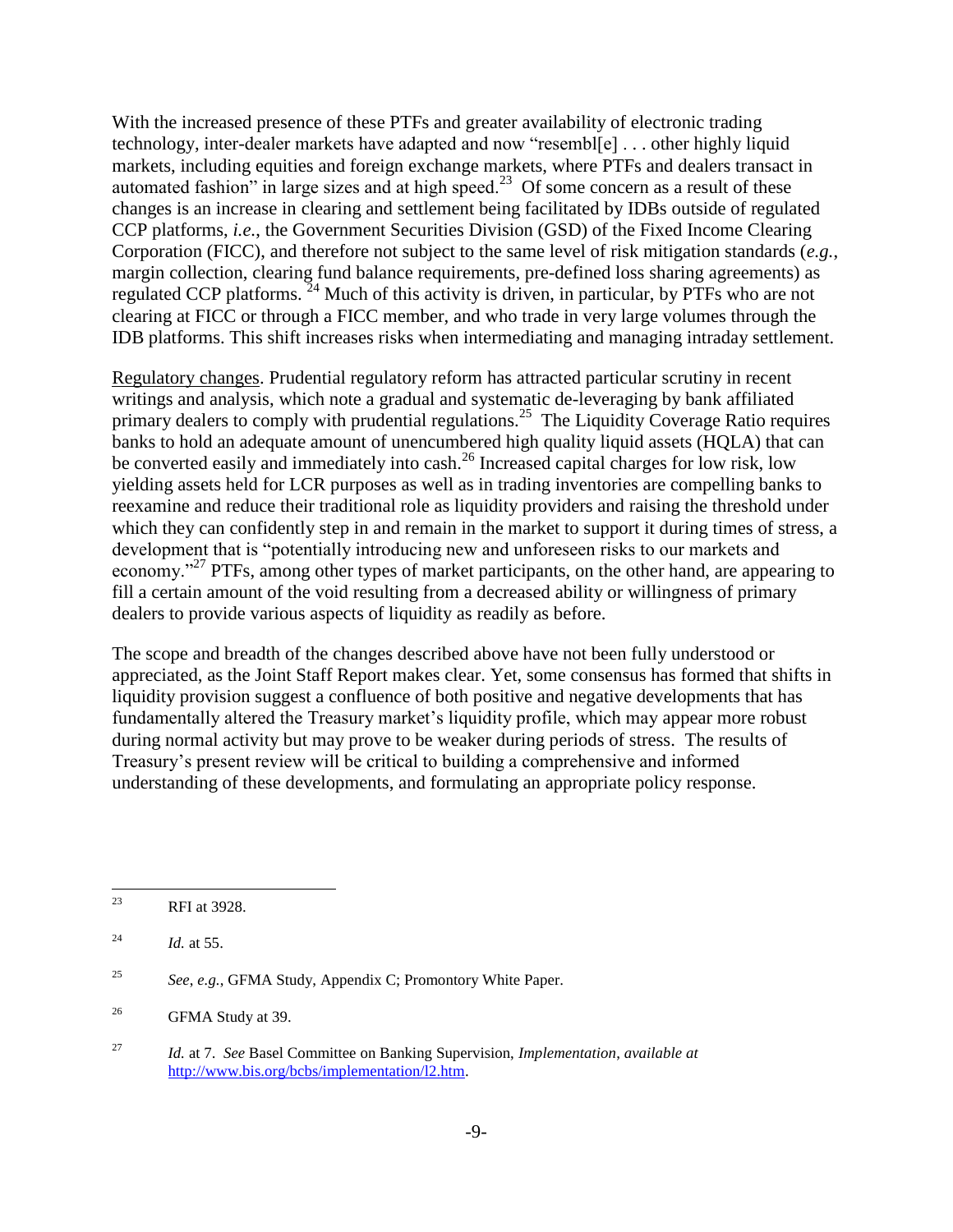#### *III. An Assessment of the Data Available to the Official Sector on U.S. Treasury Cash Securities Markets*

The Associations fully support increasing official sector (*i.e.*, market and prudential regulators) access to data related to U.S. Treasury market transactions. We strongly believe that the official sector must have access to the data necessary to carry out its various regulatory functions, to develop a more comprehensive understanding of U.S. Treasury market activity and to improve Treasury's ability to oversee market liquidity, resiliency and efficiency.

Above, we noted the primary dimensions of liquidity which we recommend Treasury monitor to achieve these goals. These metrics include market depth, bid/ask spread, trade size, turnover, and price impact. Additional insight can be derived from these metrics when contextualized by shifts in the overall size of the Treasury market segments being monitored as well as sensitivity to delivered volatility.

It is critical, in considering the gathering of the underlying data necessary to populate these metrics, to take a balanced approach. The reporting must meet the desire to provide the official sector with a comprehensive and expedient view of the markets. But any initiative must also recognize that overly broad reporting requirements with material cost or burden on market participants can be counterproductive to Treasury's goal of maximizing diversity in the marketplace and maintaining liquidity. This will inevitably require a balancing between these two objectives.

With this in mind, we would strongly urge Treasury to engage in one or more roundtable discussions with participants from all segments of the market as soon as possible in order to determine the best way to quickly accumulate the needed data in the most cost effective manner. This discussion would allow for a dialogue about the specific data that would be needed (*e.g.*, issues traded, volume and price, time and date of execution, and identifying category of market participant), the most expedient source of such data (*e.g*., IDBs, futures exchanges, electronic dealer-to-customer platforms, and other market participants where necessary), and what a reasonable time frame for delivery of such information should be, as well as the periodicity of such reporting. Consideration should also be given to the existing official sector reporting framework for Treasuries (for example, weekly primary dealer reports<sup>28</sup> and large position reporting under futures and swaps market data reporting<sup>29</sup>), and how to build a framework that could most efficiently leverage this existing framework and data.

Without trying to anticipate the specifics of any eventual reporting scheme, we also submit that if both pre- and post-trade transaction metrics are being considered for inclusion in official sector reporting, we believe that pre-trade data can only practically come from the *many to many* platforms that facilitate screen based order book type trading. Similarly, however structured, any reporting requirement must incorporate a timeliness element such that the party or parties

 $28\,$ <sup>28</sup> That is, the FR 2004 Primary Government Securities Dealers Reports, as authorized by 12 U.S.C. §§ 248(a)(2), 353-359, and 461(c).

<sup>&</sup>lt;sup>29</sup> *See* the CFTC's large trader reporting programs at 17 CFR Parts 17, 18 and 20.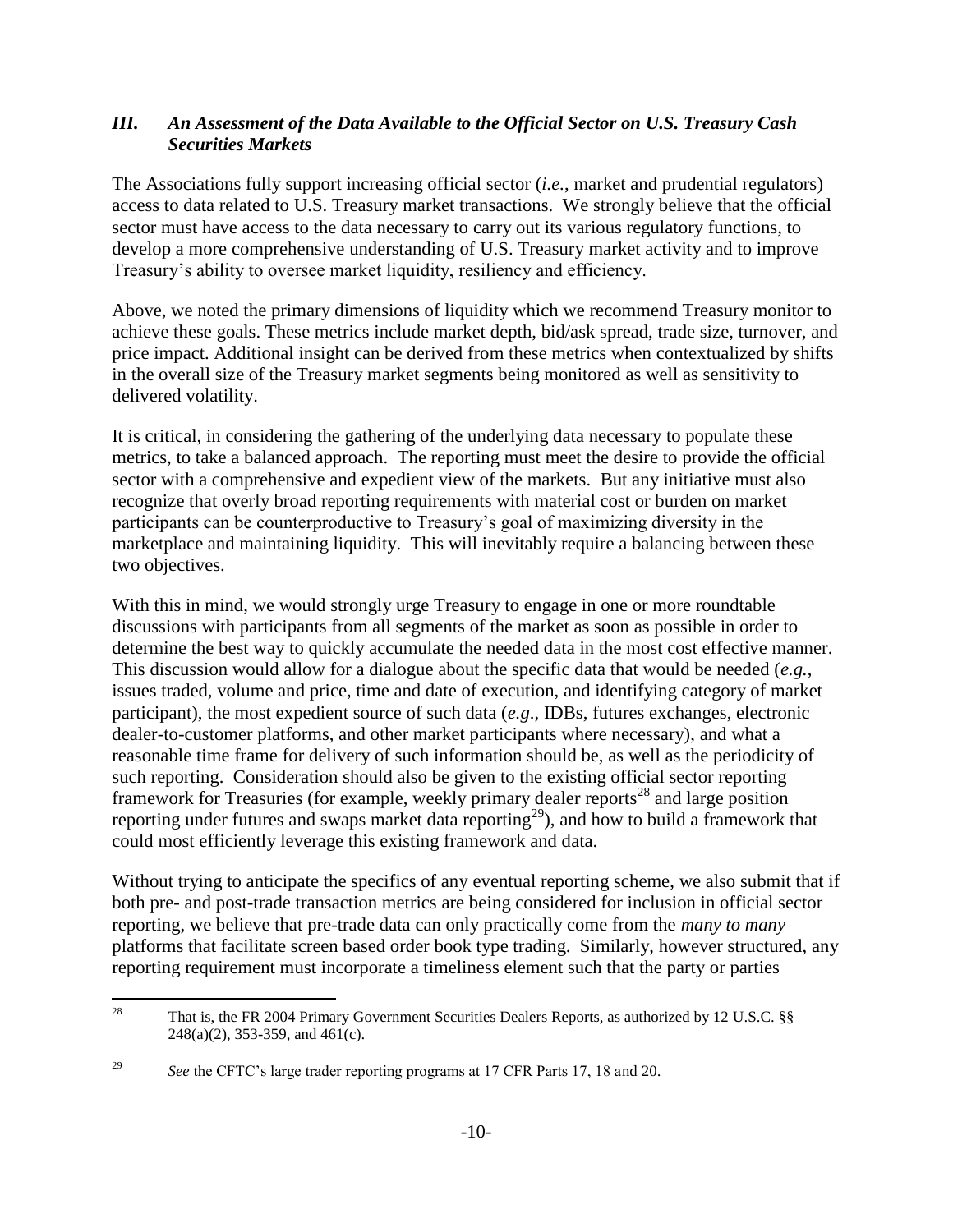responsible for reporting have sufficient time to compose, validate and otherwise prepare the data for submission. Whether that evaluation leads to a conclusion that reports must be submitted weekly, or at some other frequency, will be a key component of the public discussion to come on this issue.

Legislative expediency should not outweigh the need for thoughtful consideration of how to develop these goals in a way that will avoid operational and market disruptions. Market participants must also be assured that any reporting to the official sector would be subject to the same level of confidentiality and privacy protection that is afforded data under the Freedom of Information Act. These, and other considerations should be further developed to reflect market participant input and possibly more targeted rule-making initiatives.

#### *IV. An Assessment of the Data Available to the Public on U.S. Treasury Cash Securities Markets*

The Associations believe that preserving the uniqueness and diversity of the Treasury market should be a high priority of Treasury and of any proposed rule-making. As described in Section II, the Treasury market is unique in its design around the Treasury auction process and the need for primary dealers to be able to hedge their positions on a confidential basis. In addition, the market consists of multiple segments that present different liquidity profiles and transaction characteristics, and a large variety of dynamics around demand for different products, incentive structures, and risk allocation. These features form critical parts of a principal-based market model, which has important implications for clients' risk assessment and management. This model is fundamentally unlike the agency-based model of most other markets (*e.g.*, equities). Tying risk to capital increases the need for primary dealers to hedge their positions with other Treasury products, and for other market participants to be able to execute large block trades with minimum possible risk through hedging on a confidential basis. Further supporting these aspects of the market are a robust request for quotes (RFQ) methodology of execution, and considerable transparency and robustness around price formation due to the availability of prices from multiple sources (*e.g.*, Bloomberg and Tradeweb).

Our studies and feedback from members indicate that there is an abundance of publicly available information sufficient to allow market participants to obtain information needed to trade in a competitive, fair and efficient manner. With respect to the most liquid segment, on-the-run securities, executions and a range of other data are observable by monitoring information available from the primary execution venues for these products. Specifically, we believe there is considerable price transparency in the on-the-run market through platforms such as BrokerTec and eSpeed, and the futures markets, where indicative bids and offers are available and executable, and, for customers, through direct access to dealer franchises. With respect to less liquid products (*e.g.*, off-the-run securities), indicative pricing and other market data is available from Tradeweb and Bloomberg, and customers also have multiple options for direct access to dealer franchises that can also provide indicative bids for less liquid products.

Based on these considerations and the current public availability of information, it is not clear what public or market interests or needs could be meaningfully enhanced with additional public dissemination of transaction or market information. As with official sector reporting, the Associations believe that any regulatory initiative to increase Treasury market disclosure to the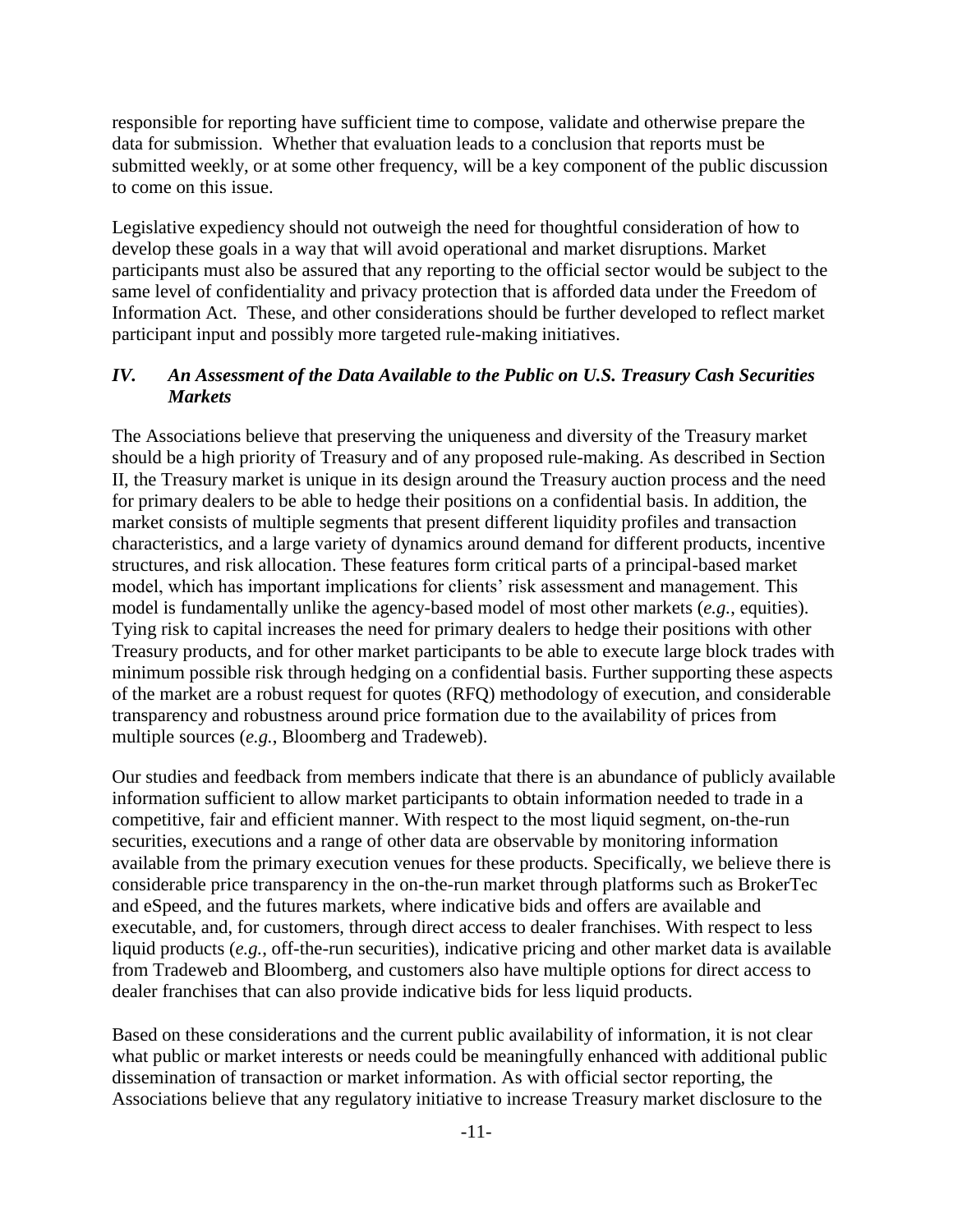public would need to be based on a high degree of confidence that demonstrable benefits could be achieved through such increased disclosure with minimal unintended or adverse consequences. In contrast to our views on official sector reporting, we do not believe that increased reporting of Treasury transactions to the public would have any net positive effect on improving market functionality or liquidity. Specifically, we believe that there are significant identifiable and predictable risks to market diversity, liquidity and resiliency that arise from the prospect of mandatory increased public disclosures that outweigh any potential (as yet unidentified) benefits. Two aspects in particular should be considered in this context: (i) large positions/client accommodation, and (ii) primary dealers' ability to hedge.

*Large investor positions*. We believe that a range of market participants would be inhibited in their investing activity if they deemed the detail and frequency of public data dissemination too high, particularly for the off-the-run market and large trades across market segments (which also require time to hedge). Parts of the Treasury market are very concentrated and transactions occur in large sizes.<sup>30</sup> Third-party investors, particularly those providing the principal-based liquidity that is so critical to this market, have a legitimate and well established interest in maintaining the confidentiality to be able to trade without concern that too much public information will hurt bilateral price formation.

*Primary dealers' ability to hedge*. Similarly, the ability of primary dealers to hedge their positions around Treasury market auctions and in meeting counterparty demand in the secondary market, which is critical for such market participants to continue serving as principal-based liquidity providers for a diverse investor base, would be compromised if they were unable to do so on a confidential basis. Without this ability, it would be materially more difficult for primary dealers to commit significant amounts of capital in order to satisfy market and client demands, and to meet their obligations set forth by the New York Fed. Given the importance of primary dealers' role in the auction process, and for maintaining liquidity in the market as a whole, we believe that the prospect of losing confidentiality for these market participants would have serious consequences for their critical role and the market more broadly.

Given the situational-specific nature of these transactions, setting an industry standard timeframe, such as is the case in TRACE, for public disclosure would be harmful to the Treasury market. While we recognize that TRACE reporting has some investor protections built in (such as masking)<sup>31</sup> in applicable markets, we do not believe that such protections go far enough to achieve the optimal level of confidentiality for the Treasury market. Nor do the benefits of such framework for other markets, such as centralization of order books and pre-trade transparency for all transactions, similarly translate to the Treasury market. A structure similar to the swaps model can have even more pronounced impacts in this market. Proponents of live reporting invest heavily to build technology which reads the tape as quickly as possible, which has two adverse consequences: (i) an "arms" race to build technology to read the tape and react to it with

 $30\,$ See Joint Staff Report at 52.

<sup>31</sup> *See* Financial Industry Regulatory Authority (FINRA), *Trade Reporting and Compliance Engine (TRACE)*, *available at* [http://www.finra.org/industry/trace.](http://www.finra.org/industry/trace)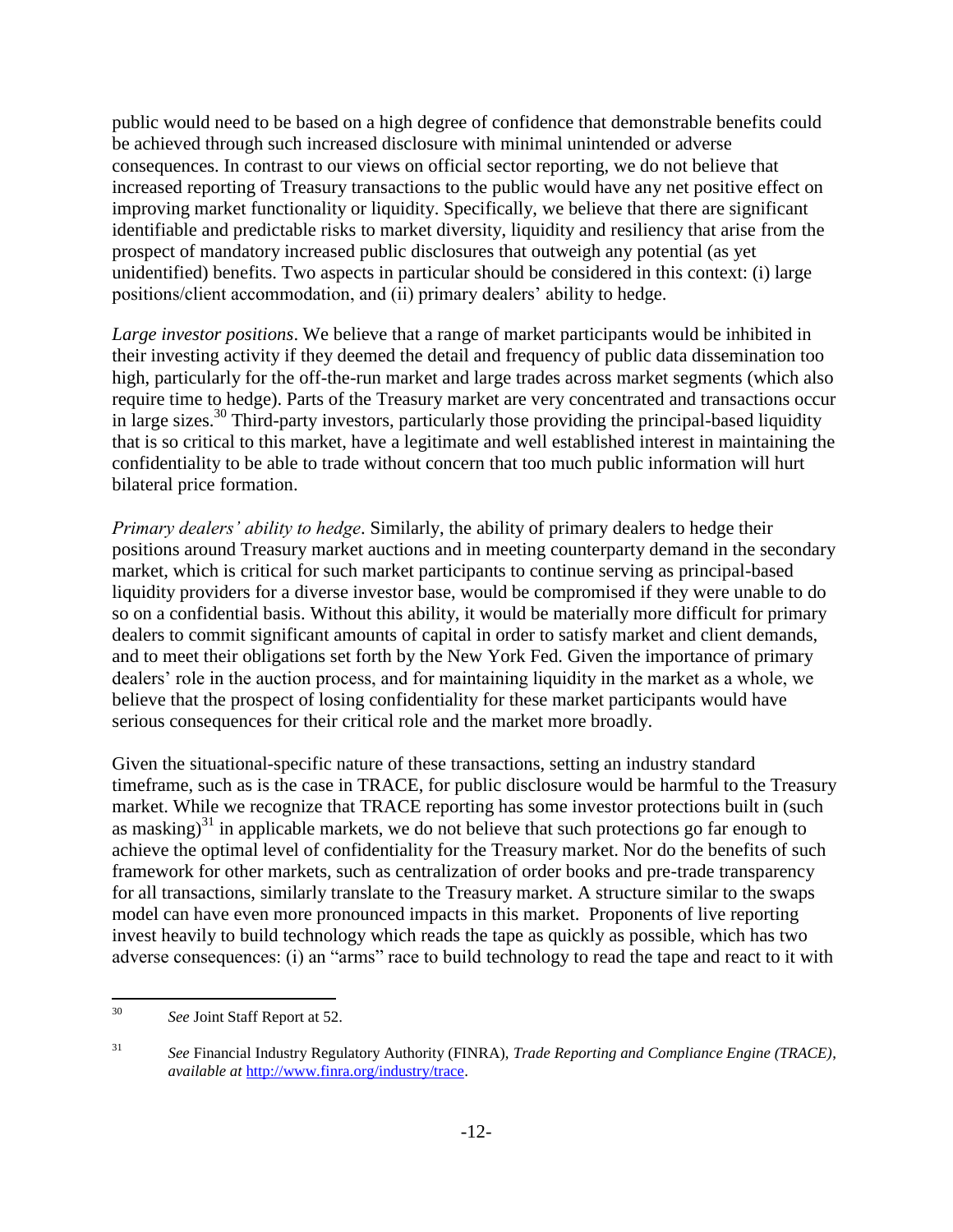ever-increasing speed, and (ii) adverse effects on large position principal investing and hedging, as discussed above. This was, and remains, a significant problem for certain large market participants, including airlines operating in the now real-time reported swaps market, $32$  and there is a real danger that similar problems could arise in the Treasury market were such a reporting structure implemented. Moreover, the potential problem would be amplified due to the strong reliance on liquidity in this market as described in Section II, above.

Importantly, bid/ask spreads would be unlikely to tighten materially as a result of increased public disclosure, whereas large portions of risk-taking participation and liquidity could very well exit the market, and the ability of primary dealers to meet their client obligations and the expectations or requirements of regulators would be materially compromised with serious implications for the rest of the market's functionality.

## *V. Continued Monitoring of Trading and Risk Management Practices Across the U.S. Treasury Market and a Review of the Current Regulatory Requirements Applicable to the Government Securities Market and Its Participants*

In Section I, we noted a number of significant changes that have occurred in the Treasury market that have fundamentally altered how the market functions and its liquidity dynamics. We believe that this critically important market does function well and, while the liquidity profile continues to evolve, it remains strong. However, we do see a few specific imbalances affecting the Treasury market's overall liquidity profile, and suggest some ways in which the market's regulatory and risk management framework could be further evaluated in order to identify potential initiatives that could address these imbalances. We recommend a risk-sensitive approach to regulation that ties regulations to activities and ensures that best practices are observed consistently and fairly by market participants. The following discussion offers a starting point for the important public discussions that must continue to occur if any regulatory initiative is pursued to address various imbalances that can be observed in the Treasury market.

## *(a) Mandatory Central Clearing*

The Associations support the further investigation and study, to be led by Treasury, of the potential costs and benefits of implementing a mandatory central clearing requirement for the cash Treasury market, and we believe this study should consider all potential forms of a clearing requirement that could be implemented across the cash Treasuries product ecosystem (*i.e.*, on and off-the run issues, the when-issued market, repos, *etc*.). That is, there are many ways in which a central clearing model can be designed, and careful considerations should be made as to (1) the appropriate scope of transactions subject to such a model, (2) the perceived benefits, (3) the challenges to the realization of those benefits, and (4) the corresponding costs. However approached, the Associations believe that mandatory central clearing is best characterized as a long-term goal and that this process will require a significant amount of further dialogue between

 $32$ <sup>32</sup> *See* CFTC, *CFTC Staff Issues Time-Limited No-Action Relief to Allow Southwest Airlines and its Counterparties Additional Time for Public Reporting of Long-Dated Brent and WTI Crude Oil Swap and Swaption Contracts Executed by or with Southwest Airlines* (Nov. 6, 2014), *available at*  [http://www.cftc.gov/PressRoom/PressReleases/pr7050-14;](http://www.cftc.gov/PressRoom/PressReleases/pr7050-14) CFTC Letter No. 14-134 (Nov. 6, 2014).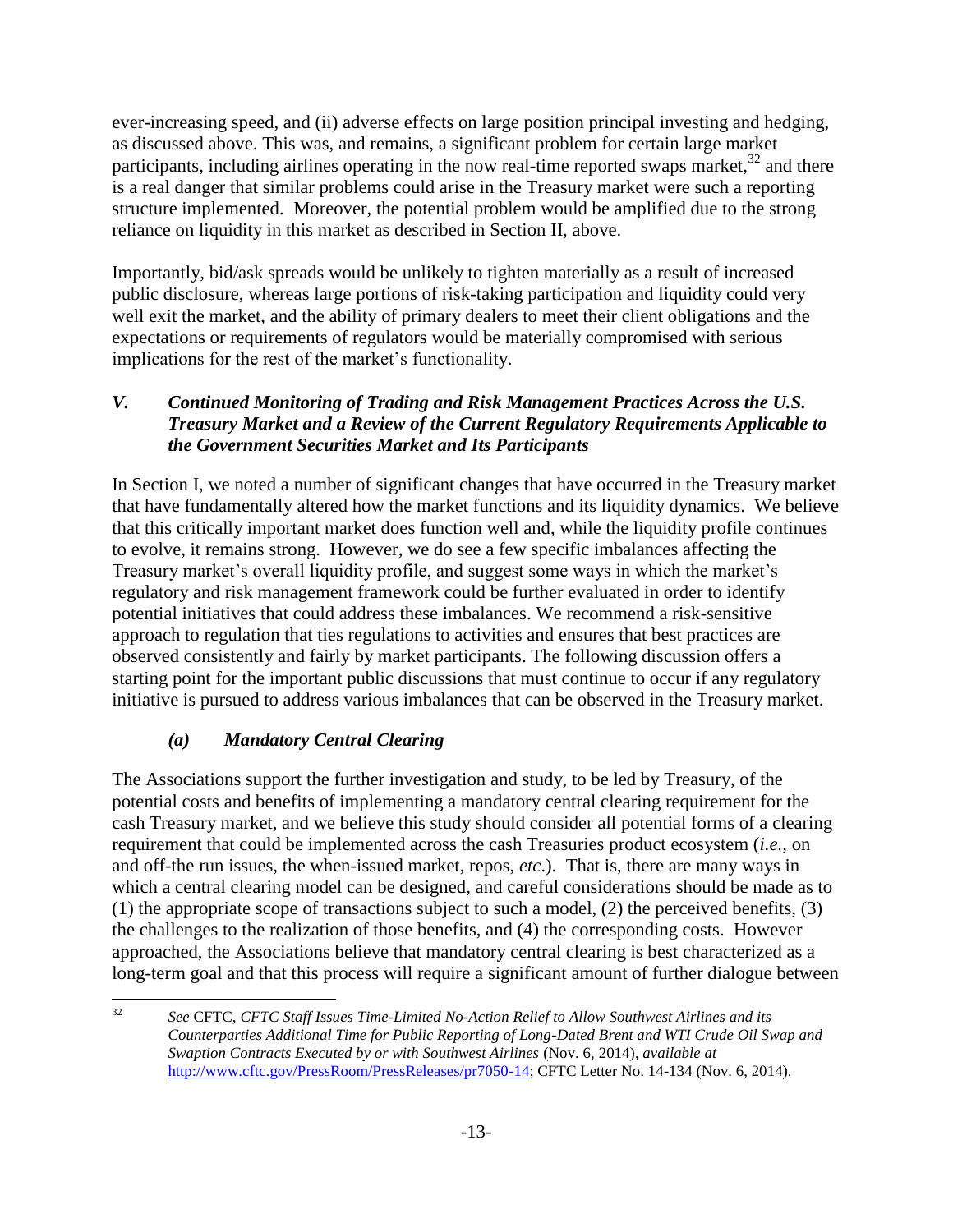Treasury, its fellow regulators, and each category of market participants active in the Treasury markets.

*Potential benefits – identifying and solving for systemic risks*. Historically, primary dealers were the dominant (and perhaps only) participants on the *many-to-many* inter dealer platform environments where cash Treasuries were transacted. Non-dealer customers and other end-users transacted directly with the enterprise businesses of dealers. However, as described above, the market has evolved, and we understand that the participants that are most active on inter dealer platforms today represent a much more diversified set of business models and capital structures than the dealer centric trading environments of a decade ago. Specifically, as PTFs have gained access to these platforms, they have nevertheless remained outside of CCP membership, clearing bilaterally with each other or through a prime broker for trades executed with a CCP member.<sup>33</sup> With the growth in market share represented by this trading activity, coupled with the concentrated nature of the IDB market, the resiliency of the IDBs has become critical to the current market structure. The risk that could result from the intraday failure of one or more PTFs cannot be allowed to threaten the viability of any IDB that has become critical to the market's efficient operation.

Historically, the intra-day settlement risk that is inherent in any platform trading environment was managed exclusively (or even primarily) at the primary dealers and a central counterparty intermediary. Now, as noted above, the IDBs, in conjunction with their non-clearing member market participants, are carrying the intraday settlement risk themselves. In the case of an intraday failure of one or more major market participants that are transacting on an uncleared basis, a potentially systemic consequence could emerge in, for example, the largely exchange traded market for on-the-run cash Treasuries (which settles on a  $T+1$  basis)<sup>34</sup> or the when-issued market. The when-issued market can settle days after trades are executed, and these trades, like all Treasury trades, are unmargined and uncollateralized. The prompt matching and margining regime of a CCP could, depending on the model, negate much of this risk. Therefore, as large segments of the market continue to operate in the absence of a pre-defined or formalized loss mutualization plan, we suggest that the further assessment and evaluation of the potential benefits of central clearing as a risk mitigation tool be a central part of Treasury's continued study of the Treasury market.

However, and underscoring and re-emphasizing the need to carefully consider (1) all of the potential benefits, (2) the likelihood of realizing those benefits, and (3) the costs of any implementation of a mandatory clearing requirement, we note that the level and type of settlement risk that can be observed through the inter dealer platforms and when-issued market is significantly less pronounced (if present at all) in other segments of the cash Treasuries markets. For example, the bilateral customer facing secondary market trading of both on- and off-the-run cash Treasuries done via a bank dealer's enterprise customer business, with its own customers, does not typically present this level of settlement risk.

<sup>33</sup> Joint Staff Report at 55.

 $34$  Relatedly, we suggest that measures be considered that would permit this market to settle on a T+0 basis.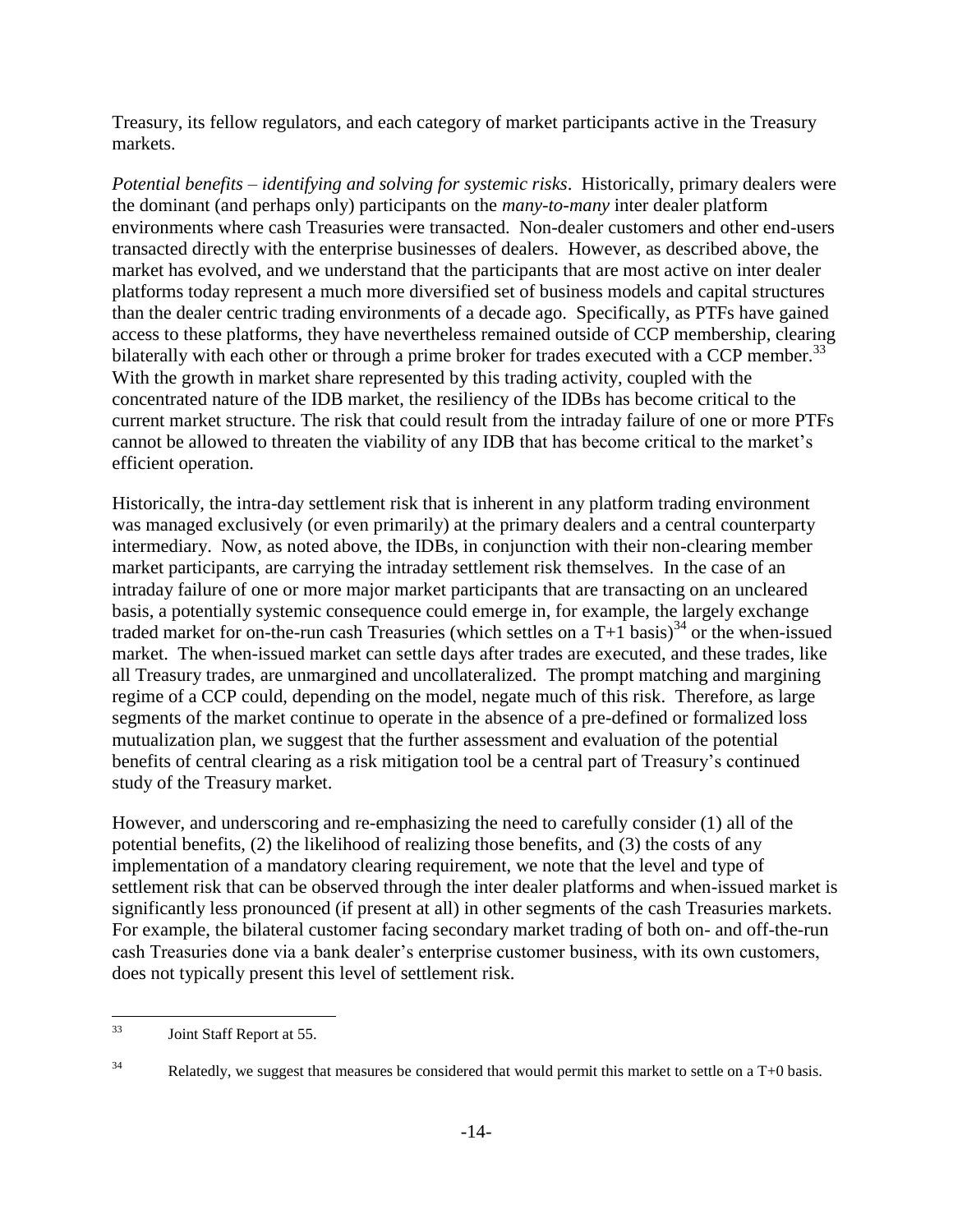*Potential benefit – tool for official sector reporting*. Another potential benefit of mandatory central clearing lies in the possible use of a CCP as a new tool to facilitate or supplement official sector reporting. However, the value, if any, of using CCPs as a source and tool in connection with the official sector data gathering process is fundamentally tied to the workability and usability of whatever regulatory structure is ultimately crafted to implement a central clearing requirement. Understanding the details and getting them right will not be an insignificant effort, and we again note our view that progress on the question of central clearing for Treasuries is best evidenced at this stage only by deliberate additional study and public dialogue.

#### *Potential costs*.

Treasury must also carefully focus on identifying and understanding the risks, challenges and potential costs of centralized cash Treasury clearing. Foremost, Treasury would need to consider the complexity of clearing model effectiveness and how to implement a cost-effective and fair model for risk management that acknowledges and includes the diversity of participants in this unique market.

Loss mutualizations at certain CCPs (*i.e.*, FICC) that clear Treasuries are presently potentially uncapped, meaning that existing members could fully bear any losses arising from a member default once that defaulting member's collateral is utilized (although members do have the ability to withdraw and effectively cap their liability in some circumstances, even though exercising such rights may become impractical in a stress scenario). The appropriateness of this structure would need to be reevaluated with a more heterogeneous membership base and possibly the addition of an official sector member. Increased financial safeguards and liquidity requirements of the CCPs, and determining who should bear the costs, are likely to be highly sensitive and difficult issues to resolve, particularly in light of the regulatory burdens already affecting bank-affiliated dealers mentioned elsewhere in this letter.

An additional consideration is liquidity. Bank-affiliated primary dealers would not be in position to fund additional liquidity needs in connection with central clearing, given that primary dealing for this product is already challenged by significant regulatory costs relative to these low yielding assets. Therefore consideration should be given to central bank funding as a way to avoid additional balance sheet pressures on primary dealers and to facilitate a broader membership base. This issue alone re-emphasizes the level of serious and significant study that will be required in order to eventually propose when, where and how a mandatory clearing requirement could be successfully implemented in the cash Treasury market.

As with any move towards centralized loss mutualization schemes, the further concentration of risk, if not correctly modeled and implemented, could have the very negative impact of increasing systemic risk and materially weakening liquidity.

#### *Centralized repo clearing*

Consistent with the discussion above, we recommend that Treasury also carefully evaluate mandatory centralized repo clearing (and to be clear, in this letter we are addressing only Treasury repos, not other asset classes). The repo market is key to the proper functioning of the broader U.S. Treasury market as many investors in this market will only invest if they are able to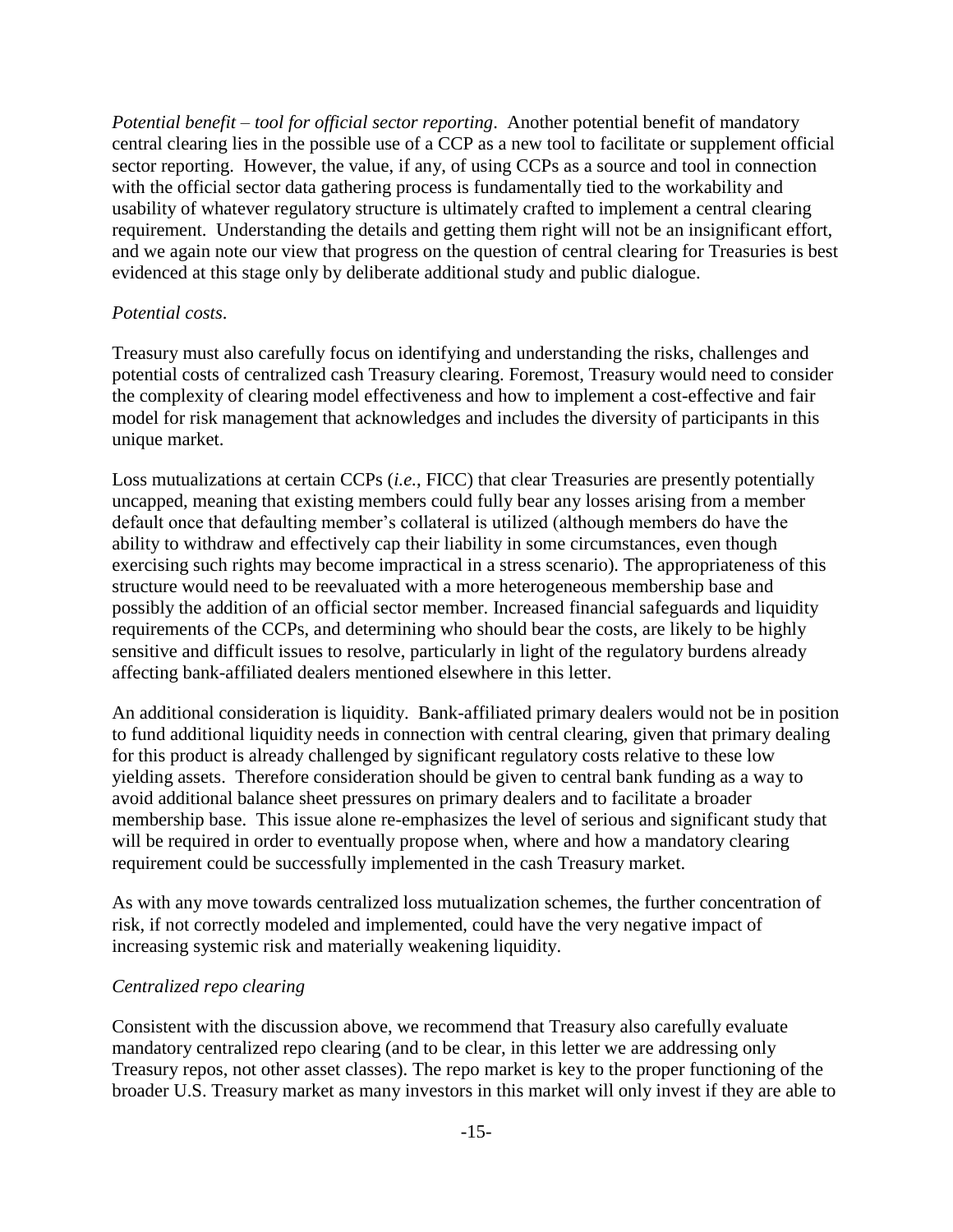use the repo market to enhance their returns. Therefore, as Treasury evaluates the liquidity dynamics of this market, evaluation of the repo market is critical as well. One potential benefit of central clearing for repo is that it would allow for increased netting and efficiency for brokerdealers.

Similar considerations apply to centralized repo clearing as those described above, although a few important differences should be noted. Most notably, intraday settlement risk considerations do not apply for this segment – instead, repo clearing is more focused on the more traditional second role of central clearing as a margin and collateral management platform throughout the life of a longer term transaction. In addition, the concerns around loss-sharing mechanics most clearly affect money market mutual funds and other entities that are clients of dealers because they, by definition, cannot participate in mutualized loss sharing arrangements due to their own regulatory requirements. In addition, expanding the central clearing model for Treasury repo may require an increase in the model's default liquidity requirement to ensure that a CCP meets its same day settlement obligations in the event that the largest repo borrower defaults. While a client clearing model would be required in order to accommodate entities who are not permitted to directly participate in CCP loss mutualization, as with the cash Treasury market, clearing members would not be in position to fund additional liquidity needs in connection with central clearing of repo. This is because U.S. Treasury repo activities are already challenged by significant regulatory costs, and consideration should be given to central bank funding as a way to avoid additional balance sheet pressures on repo counterparties and to facilitate a broader membership base. Lastly, and however formulated, any initiative to bring clearing to the Treasury repo market should consider whether and how to incorporate the concept of portfolio margining, which will likely require regulatory collaboration where there are products subject to oversight by different regulators. Consequently, and consistent with the discussion above, while a mandatory central clearing requirement for repos should be considered and evaluated, the Associations encourage Treasury to be cautious against reaching any specific solution or conclusion in the absence of significant further study and public dialogue.

#### *(b) Other regulatory considerations*

Liquidity is impacted by the ability of market participants to compete on a relatively level playing field in which similar activities are regulated in similar fashion across the marketplace. As technology has improved and with it the diversity of market participants and complexity in trading practices and strategies, the Treasury market's regulatory framework needs to adapt and update to optimize stability and resiliency, and ensure the market's continuing viability. The following recommendations highlight areas that could be improved in these and related respects.

*Algorithmic/automated trading strategies*. Patterns in certain automated trading strategies may warrant closer scrutiny to the extent that such strategies have a potentially destabilizing effect on the U.S. Treasury market. For example, programmatic changes in the nature of automated liquidity provision should be subject to appropriate testing and risk controls. In addition, excessive messaging by some participants may be distorting true market metrics such as depth and liquidity and market participants should be individually responsible for submitting legitimate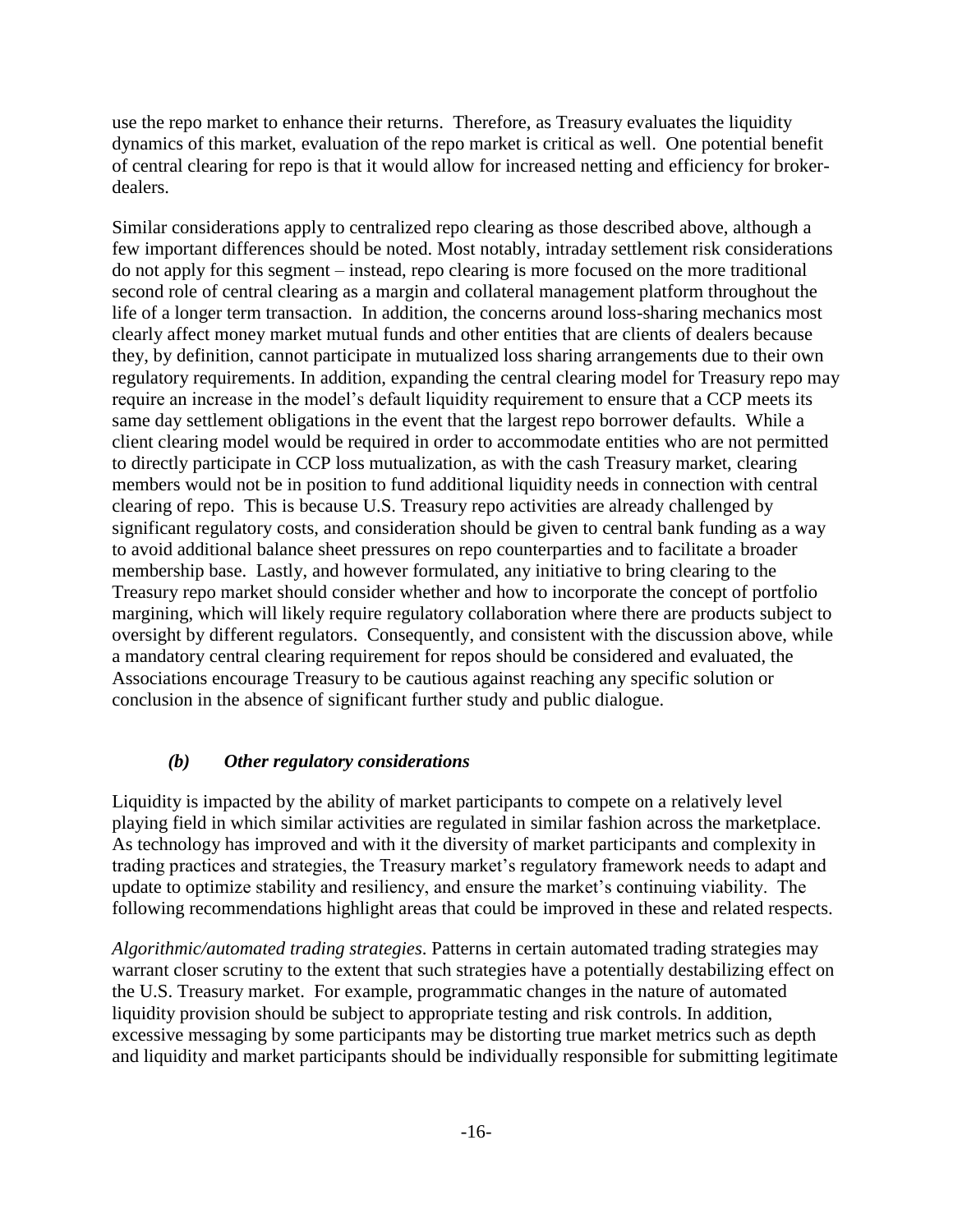orders in good faith.<sup>35</sup> We urge Treasury to examine these patterns and practices from the perspective of broadening the application of best practices standards, as well as from an official sector transparency perspective, insofar as such increased transparency could lead to certain selfmodification by market participants, or go further by increasing focus on pre-trade activity.

*Self-trading rules; disruptive trading and manipulation*. "Self-trading" occurs when a market participant finds itself on both sides of a transaction, often unintentionally but it can also result from deliberate, illegal market manipulation. Unintentional, or inadvertent, self-trading frequently results from electronic glitches that can occur due to the complexity and speed of algorithmic trading, complexity resulting from pursuing several strategies at the same time, or separate parts of a trading institution transacting in the same security, for example. Where there is a pattern or practice of self-trading (notably when representing a material percentage of the volume in a particular security) pricing, volume and transaction data, and the price-formation process, can be distorted. At worst, self-trading can be used in furtherance of disruptive or manipulative trading strategies.<sup>36</sup> The Associations support a collaborative definition of selftrading that includes a materiality threshold, and a corresponding regulatory approach informed by FINRA rules and guidance which would not impose an absolute ban, except in the case of manipulation or reckless trading.  $37$ 

*Coherence of prudential regulations to maximize safety and soundness while preserving market liquidity*. As described above, liquidity and capital requirements have had a material impact on banks' traditional role as primary dealers and their associated market-making function in the Treasury market and their willingness and ability to hold inventory. Specifically, we believe that the measurable reduction in primary dealer inventory and market-making capacity that is potentially affecting Treasury market liquidity can be tied, at least in part, to banks' responses to the implementation of new prudential regulations. The new rules increase the amount and quality of capital that banks have to hold, and introduce a minimum leverage ratio requirement designed to limit excessive leverage in the banking sector.<sup>38</sup> We are supportive of the capital and liquidity regulations that have been put in place since the crisis to improve the safety and soundness of banking institutions. We are concerned, however, that the resulting reduction in primary dealer inventory and market-making capacity being driven by what is, in some cases, non-harmonized capital rules that target the same risk numerous times, may be hampering the ability of other market participants to execute trades, particularly in stressed environments. This is because as the mandate of the franchise business is narrowed by external regulatory requirements, the ability to service customers is constricted.

 $35$ <sup>35</sup> *See* TMPG White Paper at 5–6; Joint Staff Report, Appendix C.

<sup>36</sup> *See* Joint Staff Report at 31 & notes 28–29.

<sup>&</sup>lt;sup>37</sup> *See FINRA Rule 5210 (providing that "no member shall publish or circulate, or cause to be published or* circulated, any . . . communication of any kind which purports to report any transaction as a purchase or sale of any security unless such member believes that such transaction was a bona fide purchase or sale of such security"); FINRA Regulatory Notice 14-28 (June 2014).

<sup>&</sup>lt;sup>38</sup> GFMA Study at 36.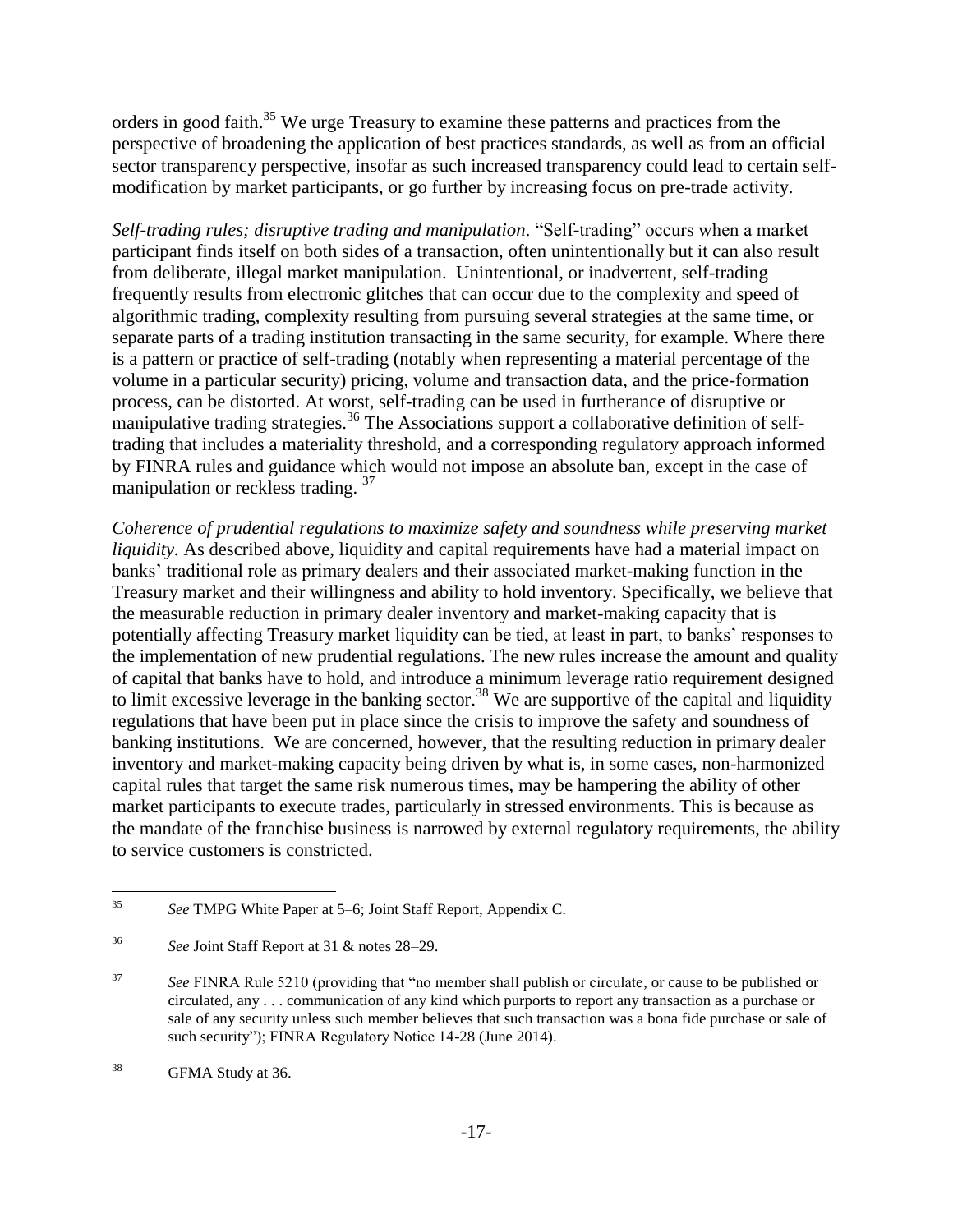The requirement for bank-affiliated primary dealers to hold HQLA illustrates our concern. As banks, such primary dealers are required to hold a buffer of HQLA, *e.g.*, Treasuries, to meet the Liquidity Coverage Ratio. The increased demand for HQLA has decreased their supply (and has decreased the level of inventory that may otherwise be available). Relatedly, higher capital charges on banks for low yielding assets have increased the banks' need to hold higher yielding collateral and decreased their ability to act as dealer or market makers in low yielding assets such as Treasuries. At the same time, the cost of financing capital has increased. Banks traditionally use repo markets to finance trading and market-making activity. Because repos were traditionally assigned low risk weights, since they are normally fully collateralized with high quality collateral, banks only needed to allocate limited capital to repo positions. However, banks now face higher capital charges to account for counterparty credit risk from repo exposures.<sup>39</sup>

As the capital constraints on banking institutions continue to increase due to recent proposed changes to capital and leverage ratio calculations, banks' willingness to engage in such low margin businesses will likely come under increased pressure and their ability to step in and support the market during times of stress will be challenged. The liquidity being provided by PTFs has filled the liquidity void under normal market conditions to some extent, but market depth has become more fleeting in general. Moreover, less diversity in liquidity providers leads to less resiliency, particularly during stress periods.

We believe that a review of the coherence of the current regulatory regime is timely and should include, among other assessments, an evaluation of several issues, including, for example, how the Treasury market is impacted by the Liquidity Coverage Ratio (LCR). As described above, under the LCR, banks are on one hand forced to hold HQLA, such as Treasuries, and on the other hand they are forced to hold more capital as a result of holding these very same assets. We urge Treasury, in conjunction with the banking and other regulators, to review and assess these concerns by examining duplicative and overly burdensome capital and liquidity regulations on market participants, and to determine whether they are having the unintended effect of reducing or weakening market liquidity.

*Securities Exchange Act Rule 15c3-5*, relating to risk management and regulatory controls for brokers or dealers with market access,<sup>40</sup> currently applies only to broker-dealers and alternative trading systems (ATSs).<sup>41</sup> Treasury, in conjunction with the SEC and other regulators, should consider whether a broader scope of applicability is warranted. The increased diversity of the market means that platforms are no longer strictly only dealer-to-dealer, while the exemption for Treasury-only platforms may have little to no relevance today. Risk limits and controls utilized by ATSs should be reviewed and applied more consistently, particularly insofar as some of their members are non-broker-dealers and are not currently subject to the same level of oversight as broker-dealers, rather relying on the ATSs to implement controls. Thought should also be given

 $39$ Id. at 39; see also TMPG White Paper at 5.

<sup>&</sup>lt;sup>40</sup> Securities Exchange Act Release No. 63241 (November 3, 2010), 75 Fed. Reg. 69,791 (November 15, 2010).

 $^{41}$  17 C.F.R. § 240.15c3-5.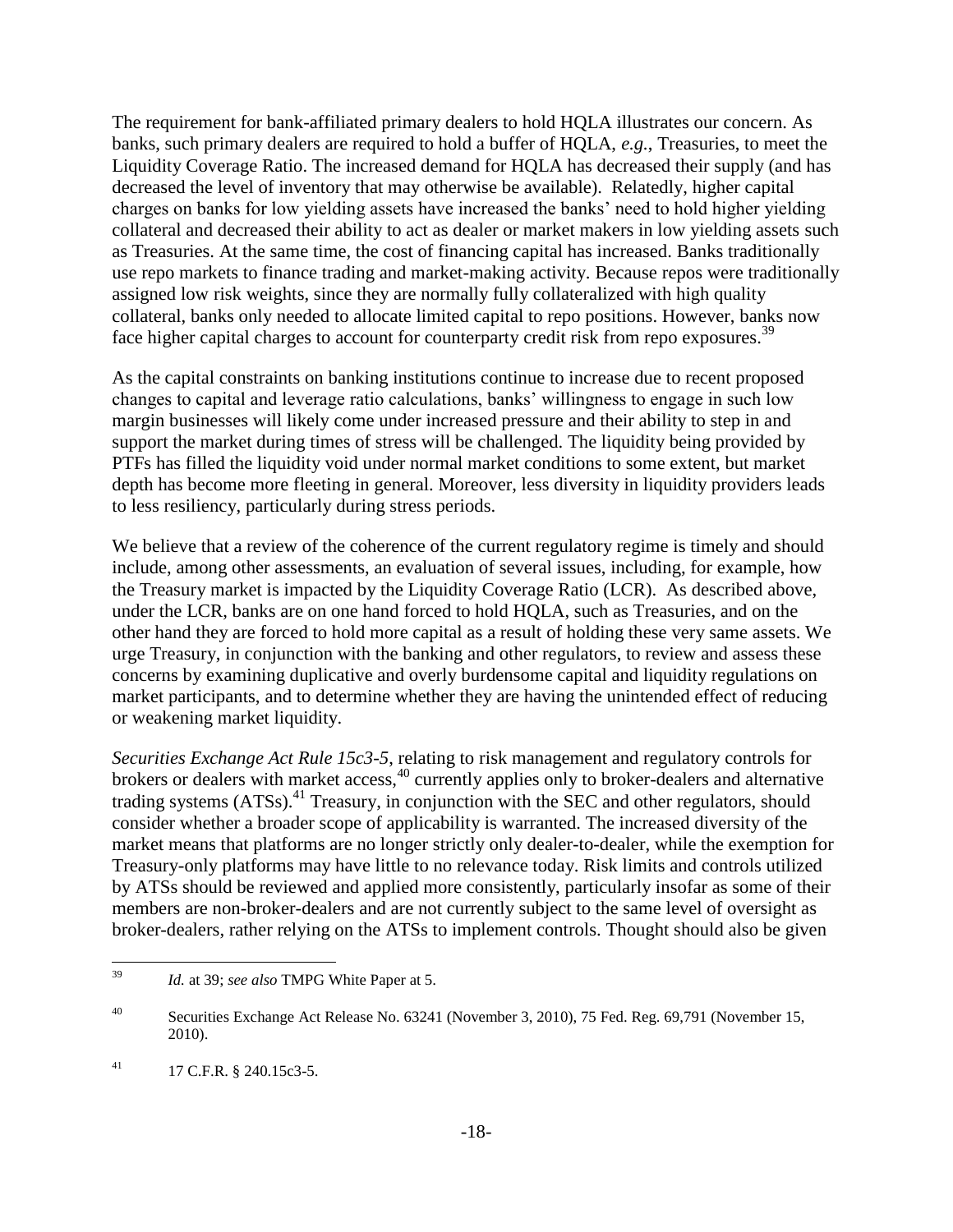to how ATSs implement such controls, particularly with respect to the credit worthiness of counterparties. Finally, while oversight of ATSs falls to the SEC and to FINRA for dealers subject to Rule 15c3-5, an appropriate level of oversight of other market participants and trading environments currently not monitored should also be considered.

Similarly, while they exist as recommendations that all market participants are encouraged to comply with, the TMPG Best Practices<sup>42</sup> currently require only primary dealers to attest that they comply. Treasury should consider extending the requirement to material non-primary dealer market participants as well. Among the more important Best Practices in this environment are that (i) all market participants should behave in a manner that supports market liquidity and integrity; (ii) market participants should be responsible in quoting prices and should promote overall price transparency across trading platforms; (iii) similar best practices extend to electronic trading; and (iv) internal control policies should further a firm's ability to detect and prevent potentially disruptive trading activity by identifying the specific trading trends, positions, strategies, or behaviors within the trading operation that constitute triggers for mandatory business and compliance review. More formal, additional regulatory oversight of compliance with these and other best practices should be considered to ensure that material market participants are complying.

*Tools to stem market disruptions.* We do not believe that market-wide halts or circuit breakers, as the RFI asked that we consider, are appropriate or even practical for the U.S. Treasury market given its current structure and interconnectedness with other global asset classes and markets. A market halt or pause could have material instantaneous ripple effects compromising vital risk transfer and risk management practices globally. A Treasury market halt or pause could have the unwanted effect of signaling systemic or economic stress well beyond reality which in turn could cause panic and magnify a volatility event. Indeed, as noted in the Joint Staff Report,<sup>43</sup> since trading was continuous without gapping, albeit rapid, a halt or pause would likely not have triggered and so would likely not have mitigated the flash events of October 15, 2014.

All of that being said, we believe a deeper evaluation should be undertaken to determine whether tools and practices exist that might allow a regulator to stem market disruptions given the unique dynamics that govern the U.S. Treasury market. While we are not in a position at this time to recommend specific tools or actions, we support the underlying premise and would welcome further opportunity to engage with the Treasury on this important consideration.

\* \* \*

From a process perspective and in reviewing and potentially reacting to the comments received on the RFI, we recommend that Treasury pursue any next steps only in conjunction with an active and ongoing dialogue with market participants. Any regulatory responses, including any new reporting requirements, should be preceded by public roundtables, where appropriate, and

 $42 \overline{ }$ TMPG White Paper at 6.

<sup>43</sup> Joint Staff Report at 16.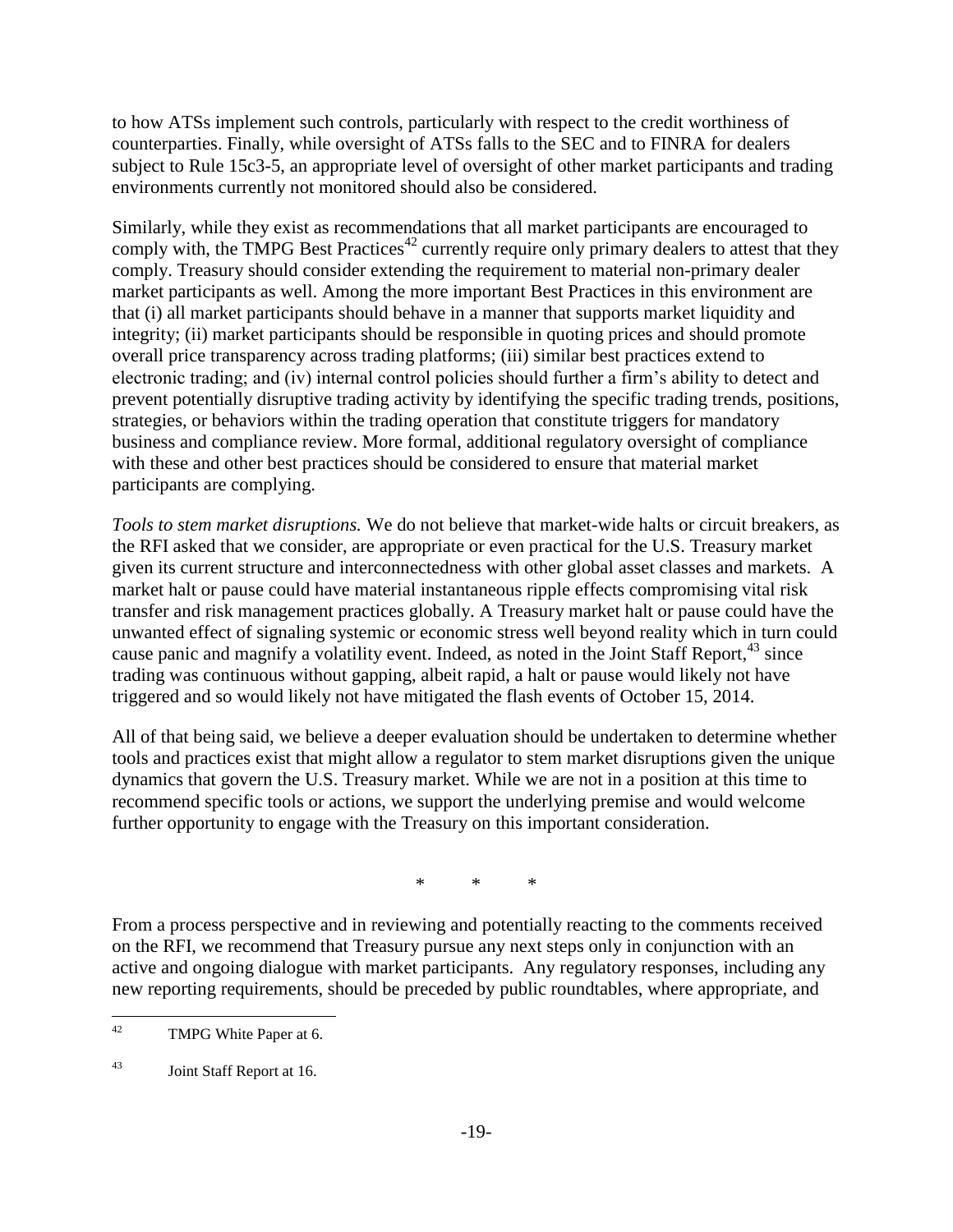detailed published studies that assess and request additional public comment on the impacts of any proposed changes.

We appreciate Treasury's consideration of these recommendations, and we welcome the opportunity to assist Treasury in its ongoing review. If you have any questions, please do not hesitate to contact us with any questions or for further information.

Sincerely,

Abid Pory

Robert Toomey Managing Director and Associate General Counsel, The Securities Industry and Financial Markets Association

 $\frac{1}{\sqrt{2}}$ 

Alison Touhey Senior Regulatory Advisor, American Bankers Association

Cc: Antonio Weiss, Counselor to the Secretary

[*Appendix begins on next page*]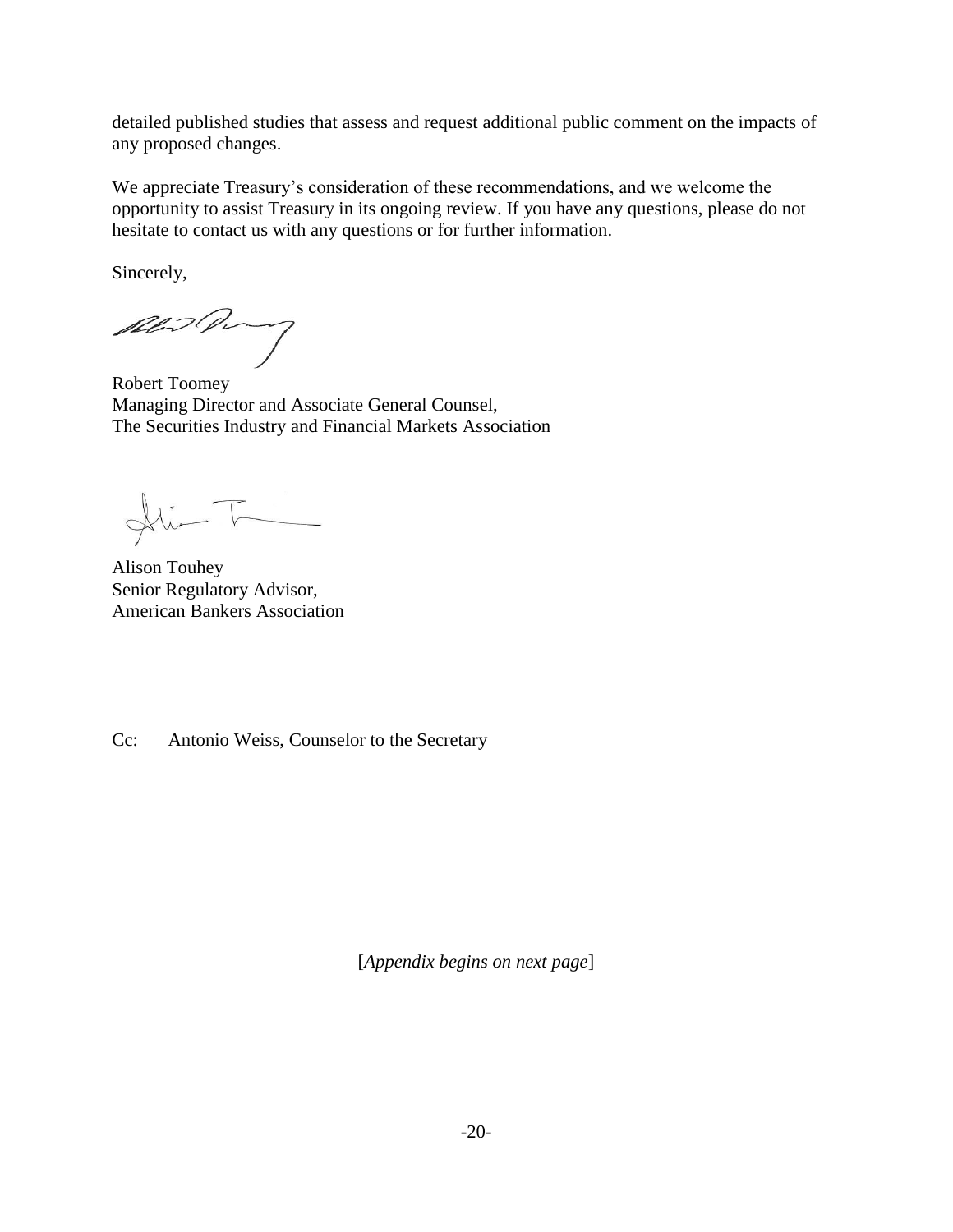## **Appendix**

- **1. Further Study of the Evolution of the U.S. Treasury Market and the Implications for Market Structure and Liquidity**
- **2. Have there been changes in the nature of liquidity provision, or demand for liquidity, in the U.S. Treasury market? If so, are these trends different in the futures, dealer-to-customer, or interdealer broker ("IDB") market, or in the "on-the-run" and "off-the-run" sectors, or across different types of Treasury securities (e.g. bills, nominal fixed rate coupon securities, nominal floating rate securities, and inflation-indexed securities)? Which factors have been responsible for any observed trends in liquidity provision and/or demand? In addressing those questions, please consider the dealer-to-customer market, trading on IDB platforms, and in the futures market, as applicable, and please provide or refer to data and/or analysis that support your conclusion. In addition, please consider the following questions, as applicable:**

# **3. How do you define liquidity? How do you define liquidity provision?**

Please see the Executive Summary and Sections II(a) and (c) for a discussion of the liquidity profile of the U.S. Treasury market generally, including the provision of liquidity to that market, and see Section II(b) for a discussion of the definition of liquidity. See also Section V(b) for a discussion of factors contributing to recent shifts in liquidity provision.

# **4. Which measures are most indicative of the degree of liquidity? How might these measures be refined or expanded, if you were not limited by the availability of data?**

Please see Section II for a discussion of measures of liquidity in the U.S. Treasury market.

# **5. How do different indicators provide information on different aspects of liquidity, and in what ways?**

Please see Section II for a discussion of liquidity indicators and aspects of liquidity in the U.S. Treasury market.

# **6. Which measures best represent the resilience of liquidity, or the relationships between liquidity and volatility?**

Please see Section II and Section V(b) for a discussion of the resilience of liquidity and volatility in the U.S. Treasury market.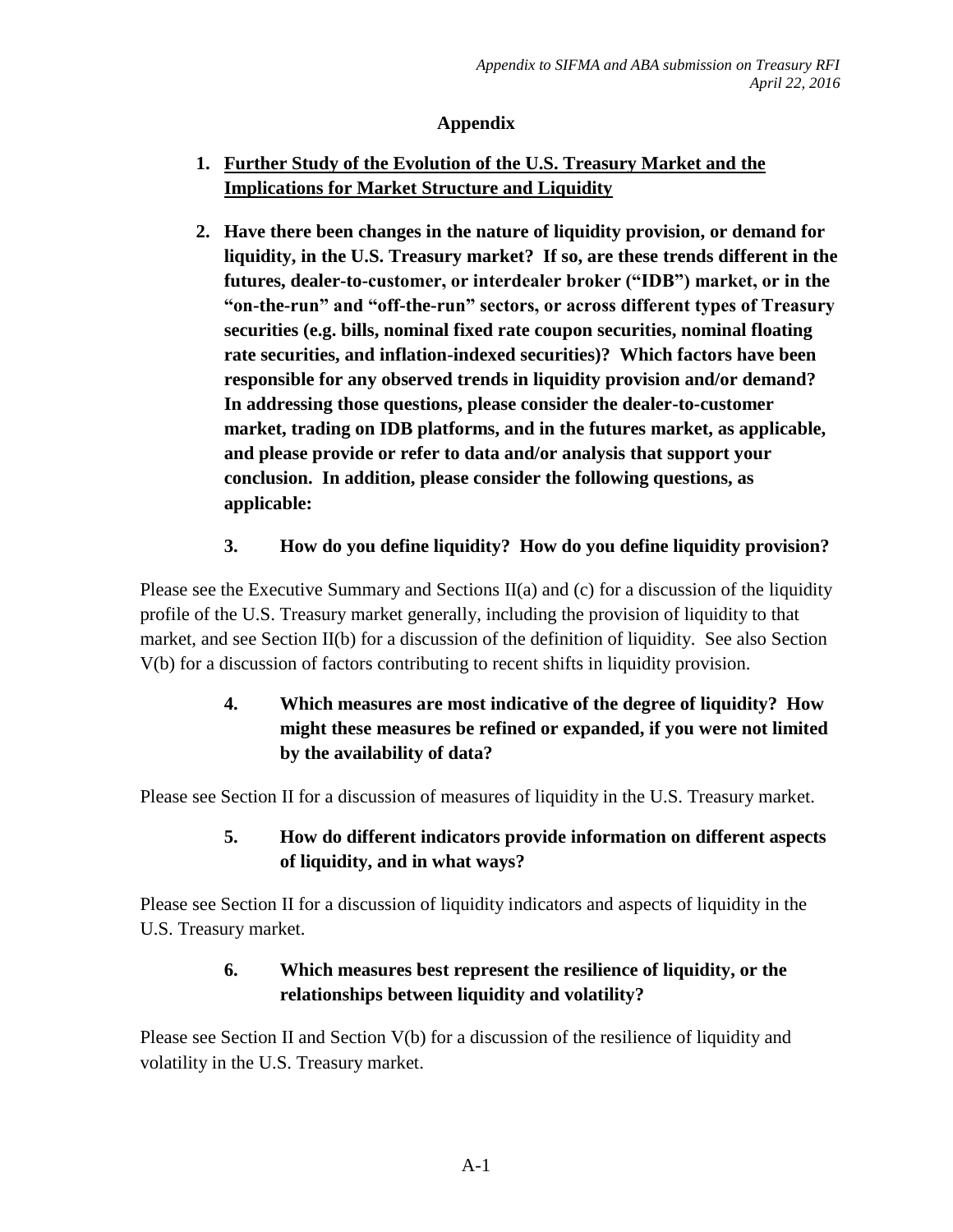**7. To what extent are these measures of liquidity and the resilience of liquidity different from measures used in other markets that have witnessed similar market structure changes? What are the idiosyncratic factors unique to Treasury cash markets that may cause these measures to differ?**

Please see the Executive Summary and Section IV for a discussion of the uniqueness of the U.S. Treasury market and points of contrasts with certain other markets.

# **8. What changes, if any, have you observed in these measures over recent years? Over recent months?**

Please see the Executive Summary and Sections II(a) and (c) for a discussion of changes in the liquidity profile of the U.S. Treasury market over recent years.

> **9. What microstructure features of the U.S. Treasury futures and cash markets, including both IDB venues and dealer-to-client markets, have affected the functioning, liquidity, efficiency and participation in these markets? What features have affected the functioning of the Treasury market as a whole?**

Please see the Executive Summary, Sections II(a) and (c) and Section V for a discussion of certain microstructure features of the U.S. Treasury market and their implications for functioning, liquidity, efficiency and participation in these markets.

# **10. What changes, if any, have you made or observed in investment, hedging, and trading practices in response to shifts in Treasury market structure?**

Please see the Executive Summary, Sections  $II(a)$  and (c) and Section V for a discussion of changes in market participants' behavior in response to shifts in U.S. Treasury market structure.

# **11. How does the way in which you transact in or provide liquidity to the U.S. Treasury market change during periods of stress?**

[--]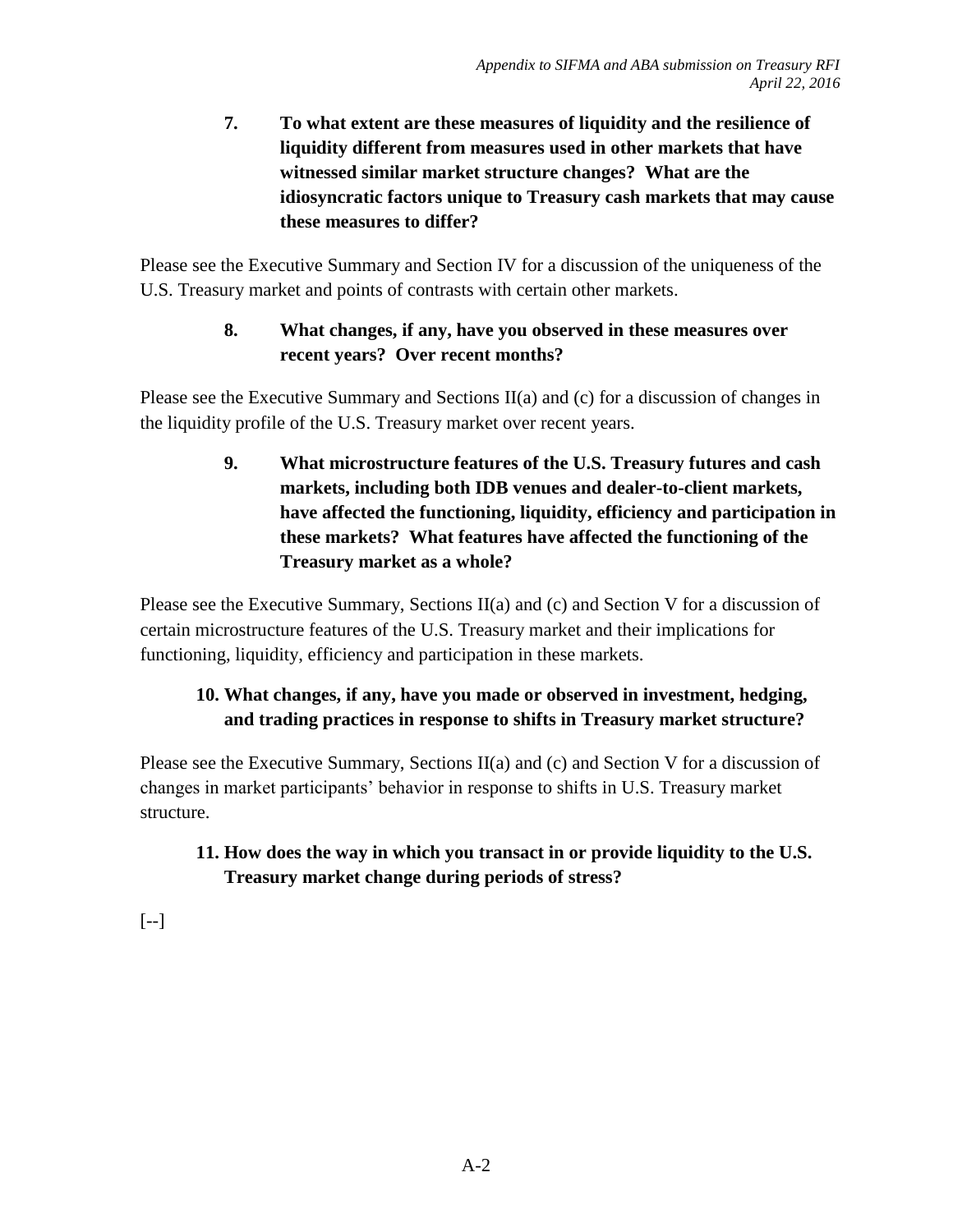**12. Looking forward, do you anticipate significant changes in the structure of the U.S. Treasury market absent further regulatory changes? What would be the key benefits and/or risks of these changes in market structure? What key factors are likely to drive these changes? What changes are you planning to your firm's investment and trading policies, strategies, and practices?**

Please see Section II(c) and Section V for a discussion of anticipated changes in U.S. Treasury market structure and the implications of those changes.

**13. What changes to the U.S. Treasury market structure, whether through public or private sector initiatives, might be advisable given the recent and expected future evolution? What role should the public sector play in driving or facilitating these changes?**

Please see Section III and Section V for a discussion of recommendations on public sector initiatives related to U.S. Treasury market structure.

**14. What are the benefits and risks from the increased speed with which secondary market transactions take place? Do these benefits and risks differ across individual products (***e.g.* **on-the-run versus off-the run securities)? How have market participants and trading venues responded to, or facilitated, improvements in speed, and how, if at all, should policy makers respond?**

Please see Section II(c) and Section V for a discussion of the trend toward increased speed of transactions in the secondary market for U.S. Treasury securities and the implications of this trend and of the growth of high frequency trading.

**15. To what extent have changes in Treasury financing markets affected liquidity in cash Treasury markets, and what is the best evidence of those effects? Looking forward, do you anticipate major changes in the Treasury financing markets and how would this impact the functioning of the cash Treasury markets? How have firms modified their trading strategies in response to, or in anticipation of, these changes? What changes in Treasury financing markets could improve market efficiency? What are the potential benefits and risks to the Treasury market of increased access to central clearing of Treasury repurchase agreement ("repo") transactions?**

Please see Section V for a discussion of the benefits of central clearing of Treasury transactions.

**16. What share of trading (in the case of dealers, your own trading) is internalized? To what extent does it vary depending on security type (***e.g.***,**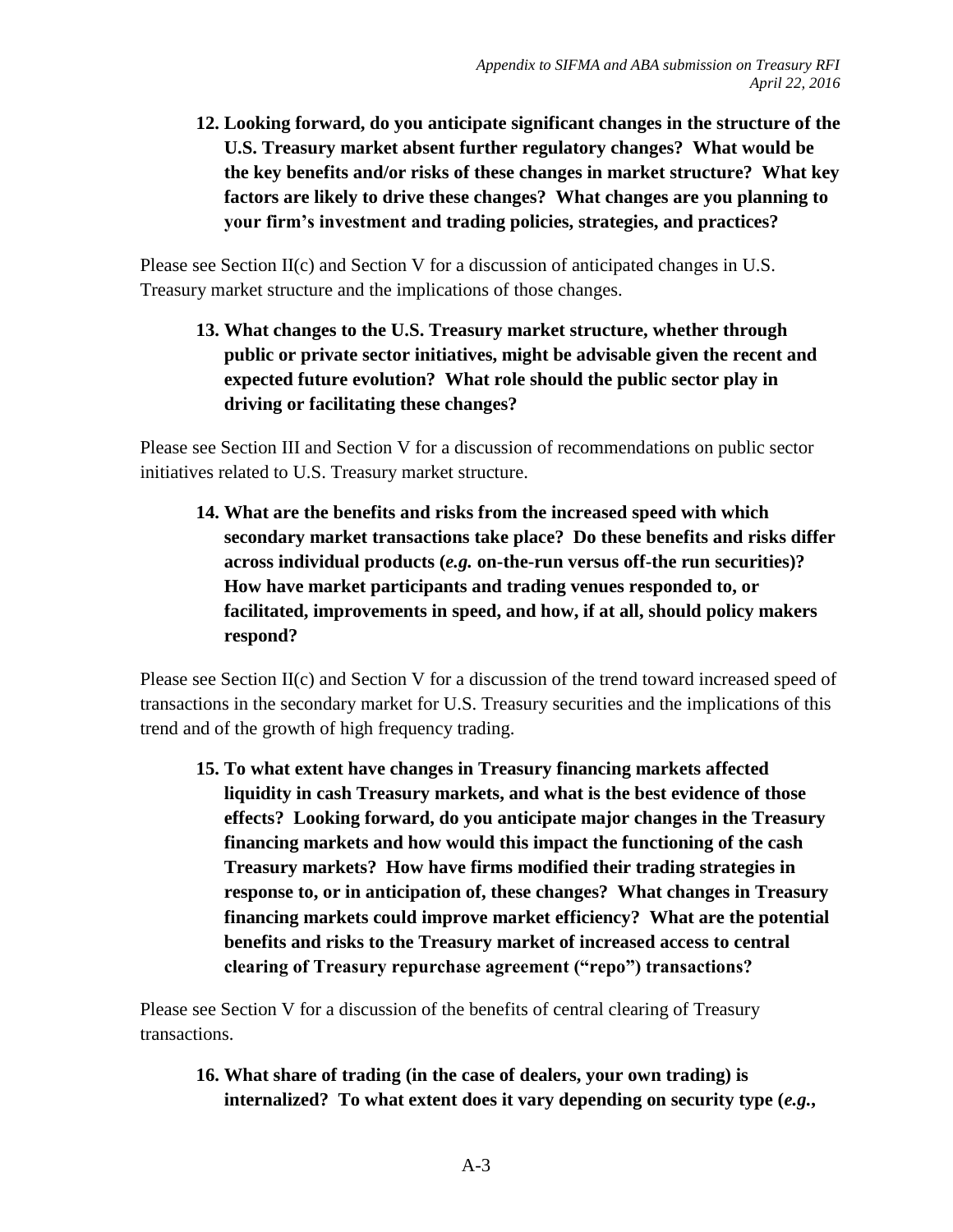## **on-the-run, off-the-run)? How has this changed over time and how do you expect it to develop? What implications for the Treasury market, if any, do you see as a result of these developments?**

Please see Section II(a) for a discussion of internalization by brokers and the implications of this practice for the functioning of the Treasury market.

- **17. Continued Monitoring of Trading and Risk Management Practices Across the U.S. Treasury Market and a Review of the Current Regulatory Requirements Applicable to the Government Securities Market and Its Participants**
- **18. Are the risk management controls currently in place at U.S. Treasury cash and futures trading venues, as well as firms transacting in those venues, properly calibrated to support the health of the U.S. Treasury market? Why or why not? Please list the types of controls that are employed, as well as planned changes or improvements. In addressing these questions, please consider the dealer-to-customer market, trading on IDB platforms, and the futures market, as applicable. In addition, please consider the following questions:**
	- **19. What policies and risk management practices at U.S. Treasury cash and futures trading venues, as well as at firms transacting in those venues, could be improved or developed to mitigate potential risks associated with increased automation, speed, and order complexity? Please consider the risks posed by trading, risk transfer, and clearing and settlement.**

Please see Section II(c) and Section V for a discussion of risks associated with increased automation, speed and order complexity, and see in particular Section  $V(a)$  for a discussion of risk management benefits associated with central clearing.

**20. To what extent should venue-level risk management practices be uniform across Treasury cash and futures trading venues? For example, should there be trading halts in the Treasury cash market and should they be coordinated between Treasury cash and futures markets, and if so, how? Should Treasury cash, futures, options, and/or swaps venues coordinate intraday risk monitoring, and if so, at what frequency? If there were trading halts, how should they be implemented for bilateral trading activity in the Treasury cash market? What would be the primary challenges in implementing such trading halts, particularly given that trading in the U.S.**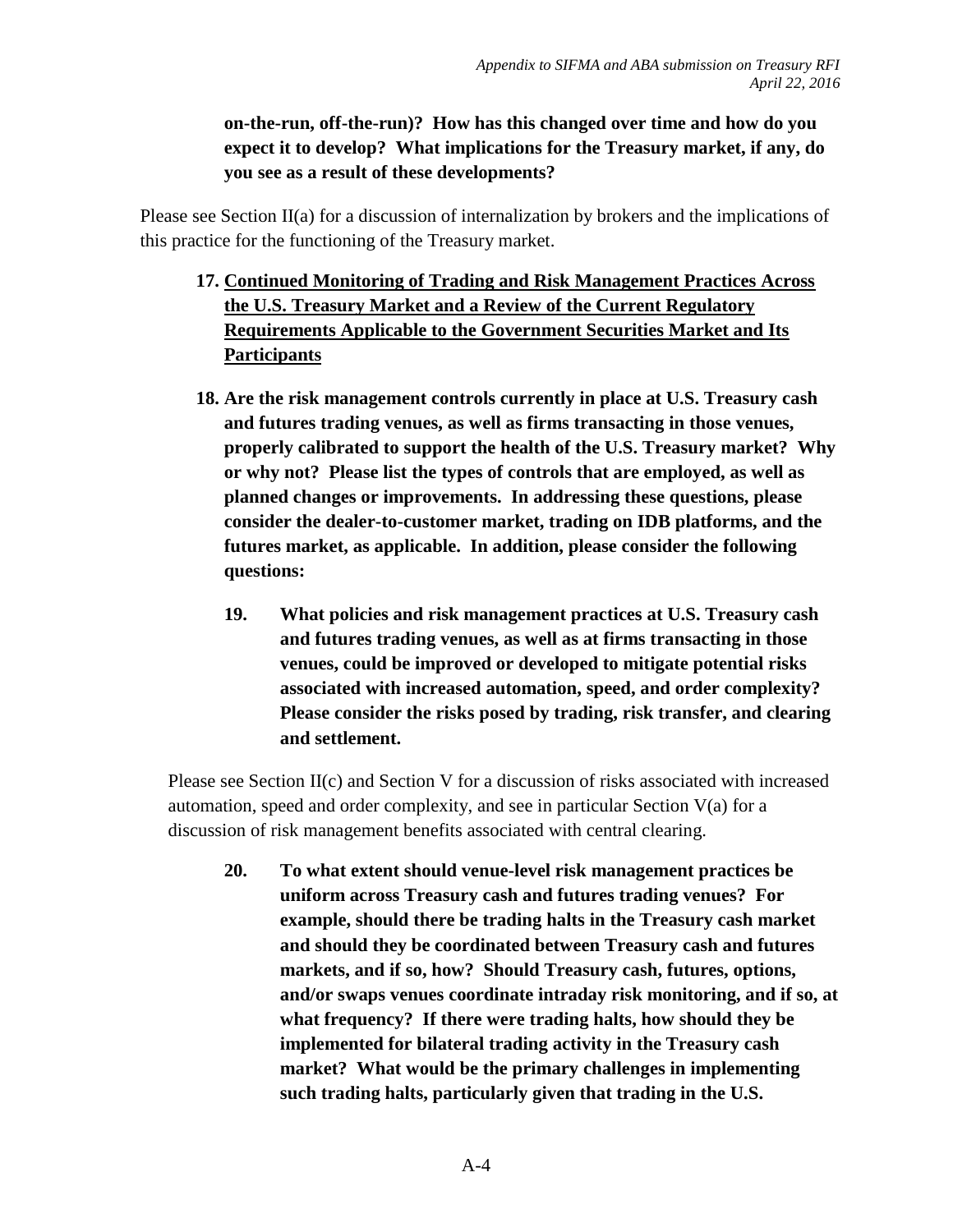### **Treasury cash market is over-the-counter, global in nature, and conducted on a 24-hour basis?**

Please see Section V(b) for a discussion of certain venue-level risk management practices and tools to stem market disruptions.

**21. To what extent should U.S. Treasury cash market platforms be responsible for monitoring, identifying, and/or reporting suspicious trading activity?**

 $[--]$ 

**22. What internal risk controls are commonly employed by firms using automated, including algorithmic, trading strategies in the Treasury cash market? Are these different or similar to those used in the Treasury futures markets, and what are the reasons for any differences? How are such controls designed and triggered? How frequently are they triggered? What internal process controls commonly govern the implementation and modifications of trading algorithms?**

 $[--]$ 

**23. What types of algorithmic trading strategies are commonly used by participants in the U.S. Treasury market? What features do those strategies have in common, and what features differ across strategies? What are the potential benefits and risks to an effective U.S. Treasury market functioning resulting from certain algorithmic trading strategies, certain order types, and/or particular trading venue policies or practices.** 

Please see Section II(c) and Section V(b) for a discussion of certain algorithmic trading strategies used by participants in the U.S. Treasury market and the implications of the use of such strategies for Treasury market functioning.

**24. How are best practices used in evaluating, and updating, risk management systems at a given firm? How does your firm make use of TMPG's best practices (referenced above) for operations in the Treasury cash market? How can best practice recommendations be utilized in order to reinforce market integrity? What are the benefits and limitations of best practice recommendations?**

Please see Section V(b) for a discussion of market participants' use of TMPG's best practices and the related attestation requirements.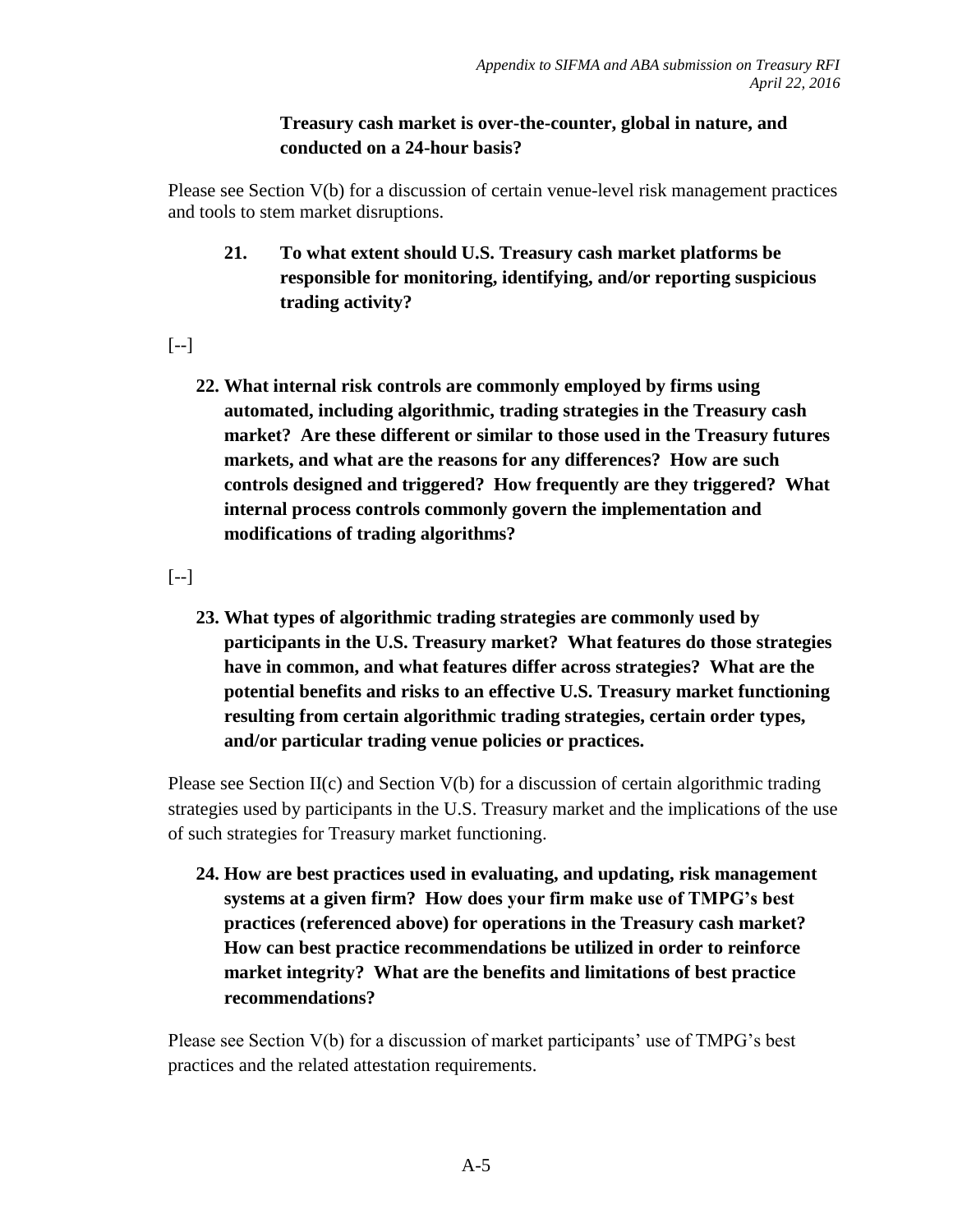- **25. What are the benefits and risks associated with the current structure for clearing and settling Treasury securities transactions in the dealer-tocustomer market and on IDB platforms, as applicable. For example:** 
	- **26. Are intraday margining practices in the Treasury cash market for both cleared and non-cleared transactions currently sufficient to protect against counterparty risk, especially in light of the speed at which positions can be accumulated? What options are available to improve margining practices? Should the maximum potential intraday exposure of firms be calibrated relative to their level of capital? If so, how should it be calibrated? Are alternative measures of potential exposure more meaningful for automated trading strategies, and if so, which type of measures?**
	- **27. Currently, there are no statutory requirements that require participants to centrally clear cash Treasury transactions. Should such a requirement apply to any participants, particularly those with large trading activity or large positions? Would the secondary market for cash Treasury securities benefit from broader participation in centralized clearing? Why or why not?**

Please see the Executive Summary and Section V for a discussion of our recommendations regarding central clearing of Treasury transactions.

- **28. Many of the standards applicable to U.S. securities, commodities, and derivatives markets are not applicable to the U.S. Treasury cash market. Which differences, if any, should be addressed and how should standards be aligned? How will these affect the cost of accessing or participating in these markets, as well as of transacting in these markets? Would there be any implications to U.S. federal government borrowing costs? In addressing these questions, please consider the dealer-to-customer market, trading on IDB platforms, and the futures market, as applicable. In addition, please consider the following:** 
	- **29. What implications would a registration requirement for firms conducting certain types of automated trading, or certain volume of trading, in the U.S. Treasury market have on market structure and efficiency, investor protection, and oversight?**
	- **30. Should firms that conduct certain types of automated trading, or certain volume of trading, in the U.S. Treasury market be subject to**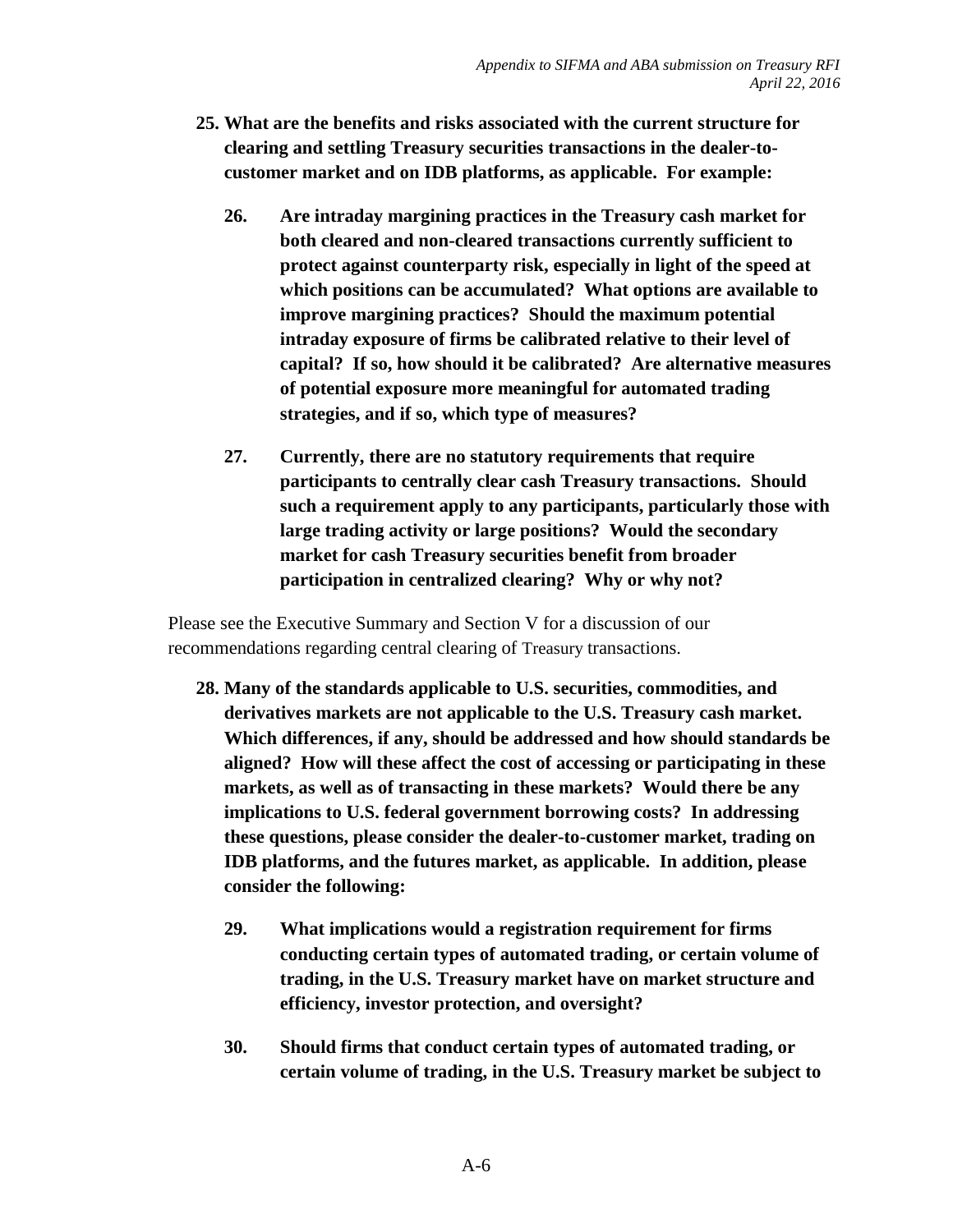## **capital requirements, examinations and supervision, conduct rules, and/or other standards? What would be the implications of each?**

Please see Section V (and in particular, Section V(b)) for a discussion of certain considerations regarding regulatory approach to the U.S. Treasury market, including recommendations regarding potential forms of activity-level regulation, and see Section IV for a discussion of differences in market dynamics between the U.S. Treasury market and other markets.

# **31. Should self-trading be expressly prohibited in the cash Treasuries market? Does self-trading provide any benefits to the markets? Are there risk management tools, either at trading firms or at trading platforms, which can effectively reduce levels of self-trading and improve trading efficiencies?**

Please see Section V(b) for a discussion of our recommendations regarding self-trading by market participants and regulatory approach to such activities.

## **32. An Assessment of the Data Available to the Official Sector on U.S. Treasury Cash Securities Markets**

**33. To what extent can trading practices in U.S. Treasury cash and futures markets be effectively monitored using only transaction and/or order data from one, not both, of those markets? Is it necessary for regulators to have visibility across all U.S. Treasury cash and derivative markets in order to more effectively monitor and oversee trading behavior in any one market? What aspects of U.S. Treasury market monitoring require data collection across cash and derivatives markets?**

Please see Section III for a discussion of our recommendations regarding data reporting to the official sector.

- **34. What frequency and type of additional data reporting to the official sector is necessary for it to effectively monitor functioning of the U.S. Treasury markets, including cash, futures, and financing markets? What level of data granularity is necessary for sufficient monitoring to be performed (***e.g.***, transaction data, inventories or positions, order book data, and other additional data) across venues?**
	- **35. Should all transactions in securities issued by Treasury be subject to reporting or should reporting be limited to secondary market transactions, on-the-run benchmark issues, or some other subset of securities?**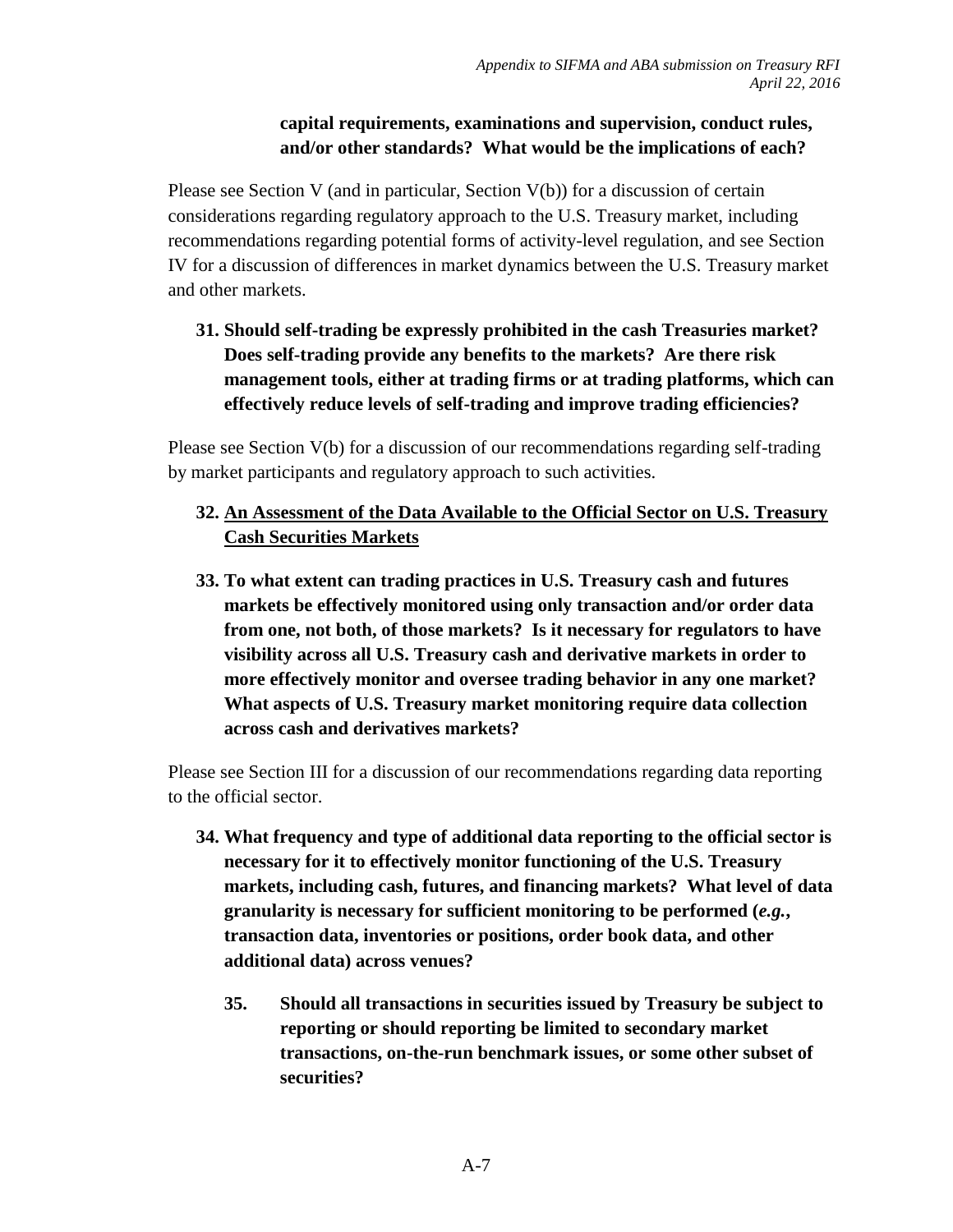#### **36. Should repurchase agreement transactions be reportable?**

Please see Section III for a discussion of our recommendations regarding data reporting to the official sector.

**37. What criteria should be used to determine who should report to the official sector? Should both counterparties (buyer and seller) be required to report a trade or is one-sided reporting preferable? Should reporting requirements depend on the platform or execution method? Should only a subset of participants, such as brokers, dealers, futures commission merchants (FCMs) and commercial bank dealers be required to report transactions? Should other parties to a transaction, such as banks and PTFs, be required to report? Should trades executed on automated trading venues be reported by those venues and not the individual brokers, dealers, FCMs, bank dealers, etc. transacting on such venues?**

Please see Section III for a discussion of our recommendations regarding data reporting to the official sector.

# **38. Should transaction reporting include identifiers for categories of end investors? What are the costs and benefits of this approach? What alternatives should be considered to permit monitoring of positions and market activity?**

Please see Section III for a discussion of our recommendations regarding data reporting to the official sector.

- **39. For those instruments subject to official sector reporting requirements:** 
	- **40. Should all transactions be subject to the same reporting time requirement? Are the answers different for different types of transactions or instruments?**
	- **41. Should cross market transactions have special indicators to link the different legs of the transactions?**
	- **42. Are there specific trades and/or trading strategies that should be considered for additional identification to ensure that regulatory organizations can accurately interpret the data (similar to Dollar**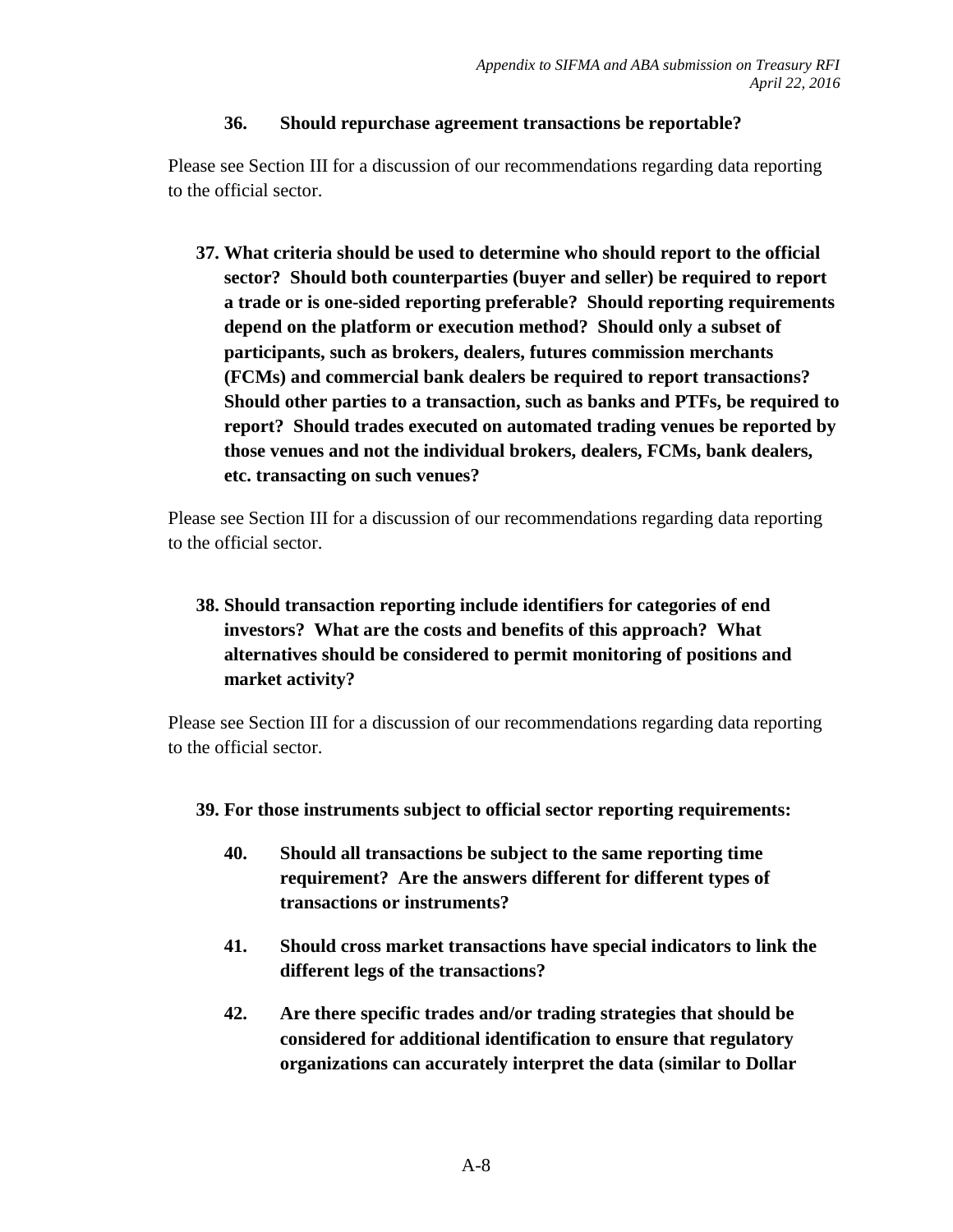**Rolls or Stipulations on deliverable collateral in mortgage to-beannounced trading)?**

- **43. Are there other industry practices and/or special situation information that should be considered for reporting?**
- **44. Should trade allocations be reported? Are there any special pricing issues that should be considered (***e.g.* **mark ups, commissions, ATS fees) or is dollar price adequate for determining the price of the trade?**
- **45. Should settlement date and/or other settlement terms be reportable?**
- **46. Are there any special considerations/conditions for determining the time that a trade is executed? Does this differ across trade types or venues?**
- **47. Should transactions executed on an ATS and/or in response to an electronic RFQ be identified as such? Should the specific ATS and/or RFQ platform be identified as part of the transaction report? Are there unique characteristics of such transactions that should be identified? Should the order type giving rise to a particular execution be captured? Are there any other unique methods of transacting in the Treasury market that should be identified?**
- **48. Should transaction counterparties be identified uniquely or categorized by counterparty type? If the latter, what counterparty types should be identified? Are there generally accepted definitions for these categories of counterparties?**
- **49. For transactions that are already subject to reporting requirements to the official sector, are there particular data standards or identifiers that should be used for the reporting of transactions in the Treasury cash market to aid harmonization? What transmission protocols, data standards and identifiers should be utilized to enhance authorities' ability to integrate data, share information and cooperate on analysis, for both existing and new data reporting?**
- **50. Should the identification of registered market participants be "normalized" across U.S. Treasury cash and futures transactions such that there is a consistent and unique moniker used to identify each individually registered entity?**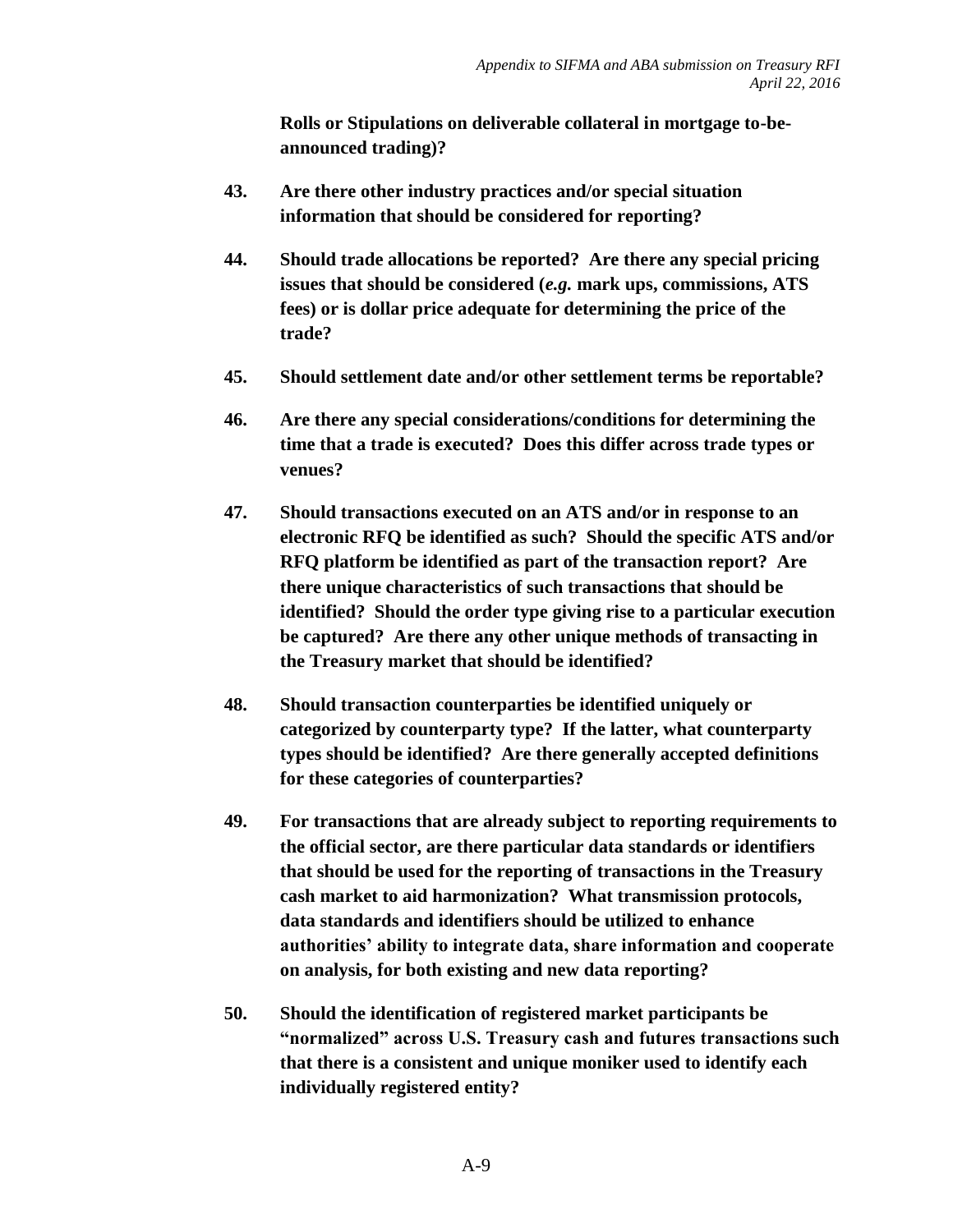Please see Section III for a discussion of our recommendations regarding data reporting to the official sector.

- **51. For those securities subject to official sector reporting requirements:** 
	- **52. Should quotes and/or orders be reported? If so, should special consideration be made for certain types of quotes and/or orders (***e.g.***, electronically submitted orders versus voice orders versus RFQ)? Are there any special considerations when defining an order and/or quote? How will these special considerations affect the ability of the official sector to analyze activity in the Treasury cash markets?**
	- **53. Should transactions, quotes, and/or orders be reported on a real time basis? If not, what should be the reporting standard? How should orders that are executed over multiple days be handled? Are there other special considerations when defining the time of an order?**
	- **54. Are there additional elements that are important for regulators to understand beyond the categories of quote/order originator, price, size and time of the order (e.g., inventory or position data)? Should the type of an order or any special order instructions be collected? Should all order changes be reported? Is the answer different for electronically submitted versus voice submitted orders?**
	- **55. Should the submitter of a quote and/or order be identified uniquely or categorized by counterparty type? If the latter, what counterparty types should be identified? Are there generally accepted definitions for these categories of counterparties?**

Please see Section III for a discussion of our recommendations regarding data reporting to the official sector.

**56. Is it appropriate to have transactions, orders, and quotes time stamped at a certain clock precision (***e.g.***, microsecond) level? Are the answers to these questions different for different types of transactions (***e.g.***, electronic or voice) or different products (***e.g.***, Treasury bills, notes, bonds, on-the-runs, off-the-runs, cash, or futures)? Would the answer be different for trade reporting, quote reporting, or order reporting? Would the answer be different for different categories of market participants?**

[--]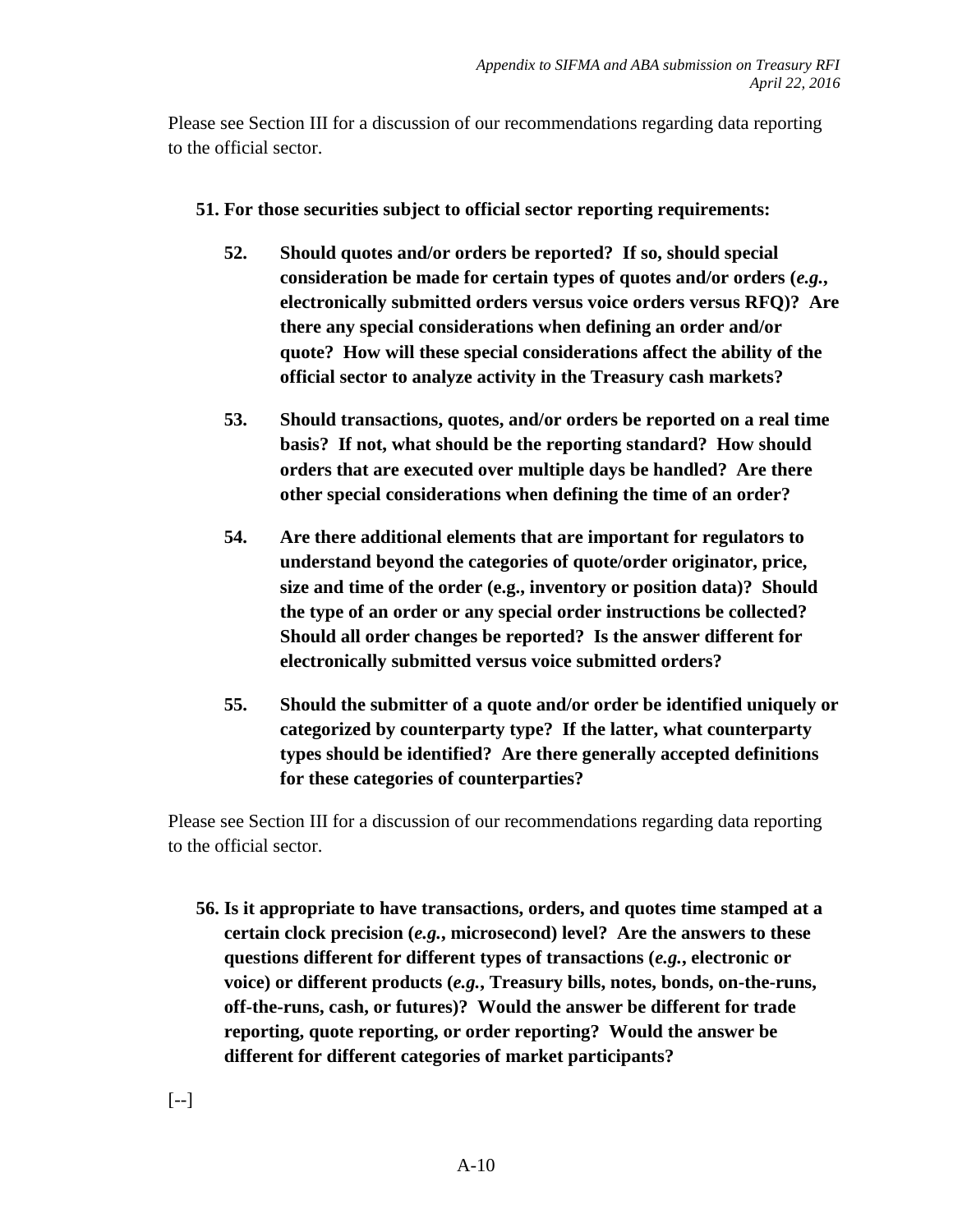## **57. Do commercial bank dealers and broker-dealers have technology infrastructures and order/execution handling in place to report trades on a continuous basis?**

Please see Section III for a discussion of dealers' existing infrastructural capabilities relating to data reporting and costs associated with implementation of such capabilities.

- **58. As the official sector begins to collect additional data on the cash U.S. Treasury market, what operational or market factors should be assessed? Are there particular negative consequences from the implementation of data collection? If so, what are they and why do they arise?**
	- **59. The official sector may consider different methods for receiving transaction data from Treasury markets. For instance, it may rely on existing reporting regimes, or it may seek to build an alternative reporting system. If the latter, what alternative reporting system should be used? What are the costs and benefits with these different approaches? Would one approach impose fewer burdens on reporters than others? If so, why and by how much?**
	- **60. Would one approach impose fewer burdens on smaller reporters than another? If so, why and by how much?**
	- **61. Is the answer different for trades, orders, quotes, or execution methods?**

Please see Section III for a discussion of operational and market factors and potential negative consequences associated with official sector data reporting and collection.

**62. What additional infrastructure would be necessary for market participants to begin reporting comprehensive U.S. Treasury market transaction data? Should reporting requirements be phased in? If yes, how and why? Does phasing affect the cost of implementation for market participants? What transmission protocols, data standards and identifiers should be utilized to minimize reporting burdens?**

Please see Section III for a discussion of market participants' infrastructural capabilities relating to trade data reporting and potential costs associated with the development of such infrastructure, and of our recommendations regarding data reporting to the official sector.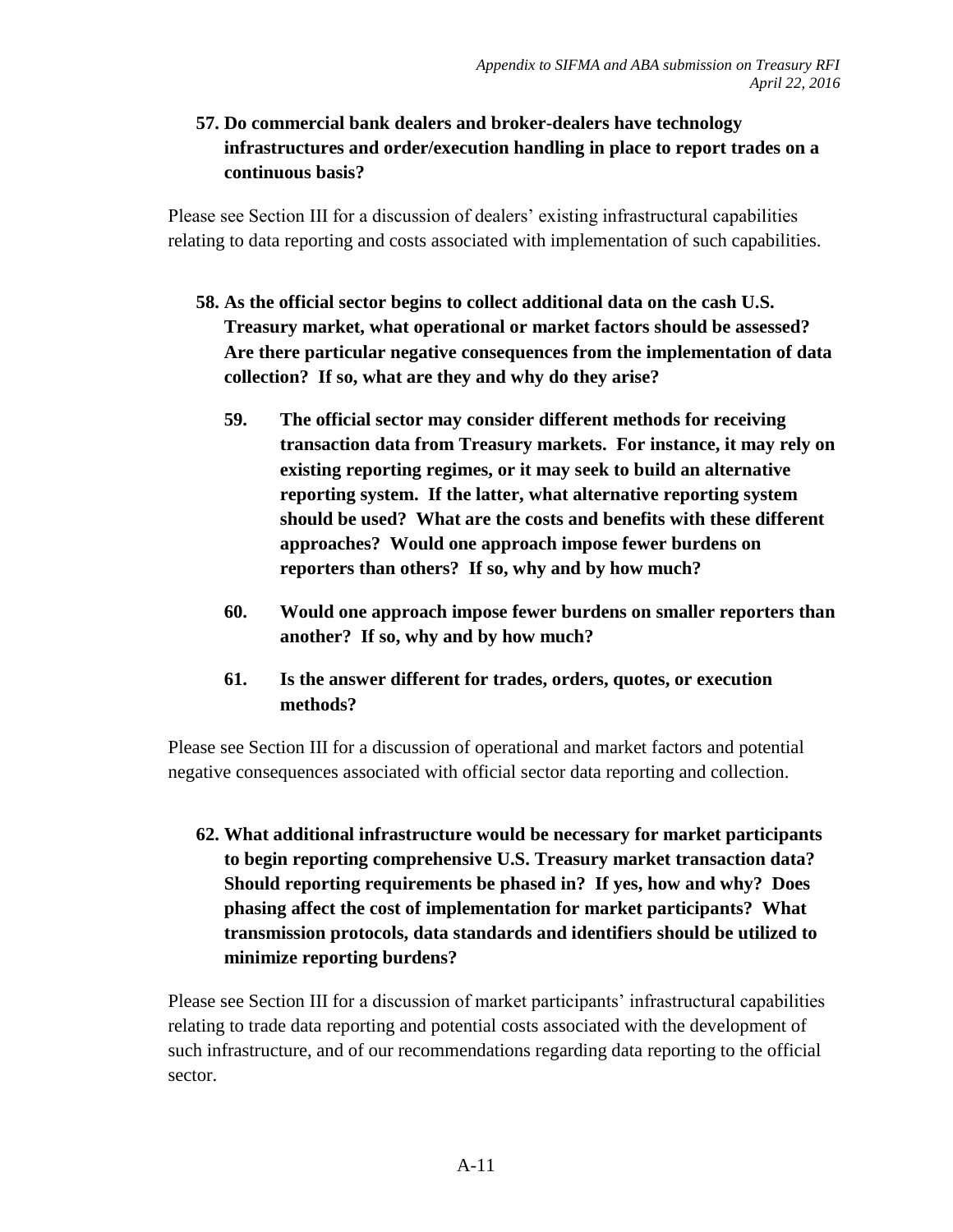## **63. Will the requirement to report transactions in the Treasury markets affect competition in this market? Who would be affected and how? What data or empirical evidence support this position?**

Please see Section III for a discussion of potential competitive implications of data reporting to the official sector.

## **64. An Assessment of the Data Available to the Public on U.S. Treasury Cash Securities Markets**

**65. Is the publicly available information for U.S. Treasury market trading activity sufficiently transparent to foster an efficient, healthy, and liquid market? What changes to public reporting would be most advisable, if any, including the use of data standards and identifiers?**

Please see Section IV for a discussion of the public availability of information regarding U.S. Treasury market trading activity and our recommendations regarding Treasury's consideration of potential enhancements to public reporting of such activity.

**66. What additional information should be made available to the public in order to better assess liquidity conditions in the U.S. Treasury market, and at what frequency? For instance, should there be readily available transaction cost data that accounts for price movements that occur from the initiation of a trade request on RFQ platforms?**

Please see Section IV for a discussion of the public availability of information regarding U.S. Treasury market trading activity and our recommendations regarding Treasury's consideration of potential enhancements to public reporting of such activity.